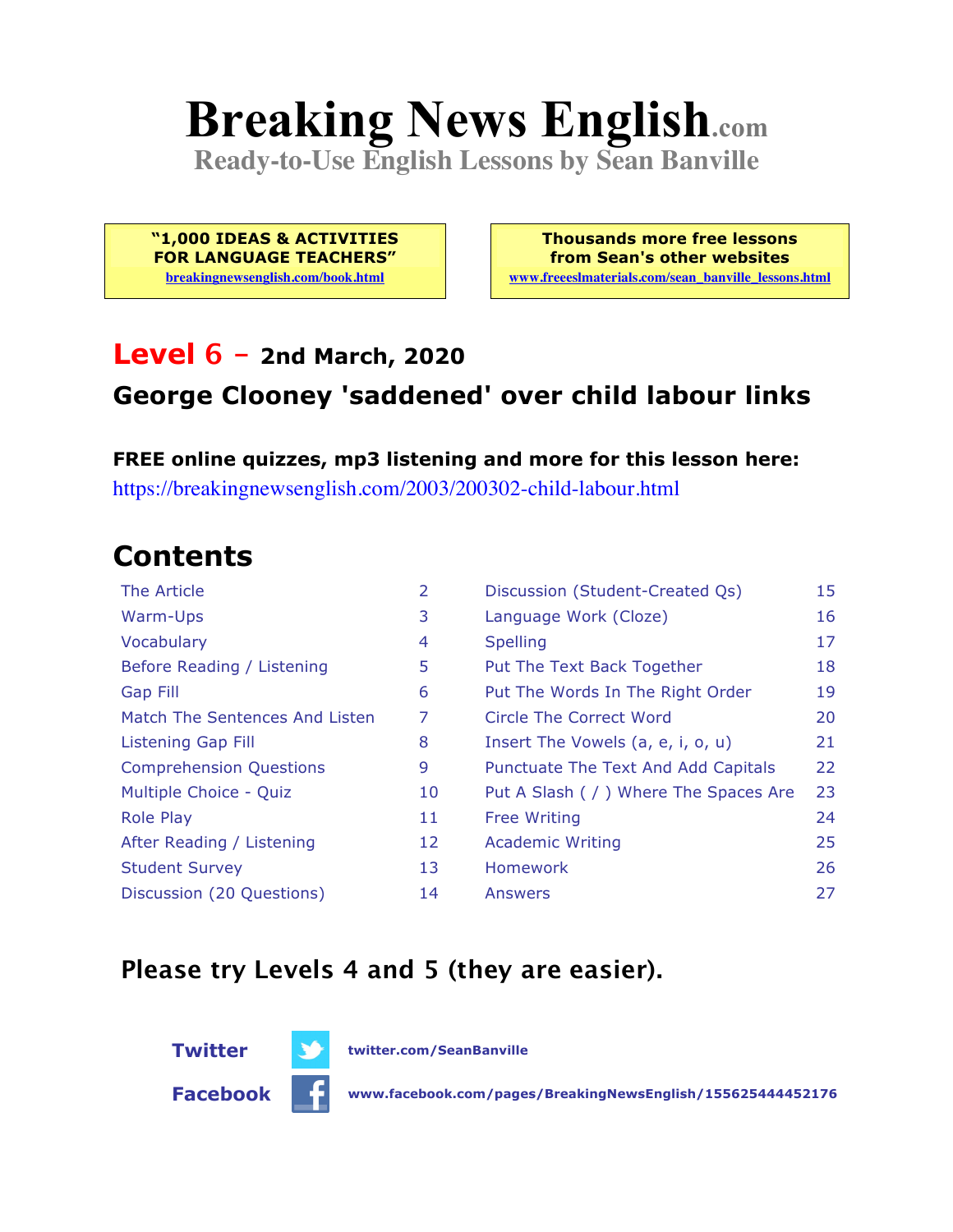### **THE ARTICLE**

From https://breakingnewsenglish.com/2003/200302-child-labour.html

The Oscar-winning actor and director George Clooney has spoken about allegations of child labour at the Nespresso coffee company, for which he is brand ambassador. Clooney is a member of Nespresso's sustainability advisory board, which aims to ensure coffee is sourced from ethical and sustainable suppliers. He said: "We knew it was a big project when it started seven years ago, and honestly I was surprised and saddened to see this story." An undercover investigation by the UK TV company Channel 4 filmed children on six coffee plantations in Guatemala picking coffee beans and carrying large sacks of coffee on their backs. The farms supply coffee beans to Nespresso.

Mr Clooney has vowed that, "work will be done" by Nespresso to eradicate any forms of child labour within its operations. Clooney spoke about his own upbringing, living on a tobacco farm in the USA and picking tobacco during his school holidays. He said: "Having grown up working on a tobacco farm from the time I was 12, I'm uniquely aware of the complex issues regarding farming and child labour." Nespresso said it has launched a "thorough investigation" and has suspended all purchases from the plantations. It added: "Nespresso has zero tolerance of child labour. It is unacceptable. We will continue to do all we can to stamp out child labour. It has no place in our supply chain."

Sources: https://www**.theguardian.com**/global-development/2020/feb/26/george-clooney-saddened-byalleged-child-labour-on-nespresso-coffee-farms https://news.**sky.com**/story/george-clooney-saddened-by-child-labour-at-farms-used-bynespresso-11943415 https://www.**reuters.com**/article/us-britain-slavery-coffee/george-clooney-saddened-overnespresso-link-to-child-labor-in-guatemala-idUSKCN20K20X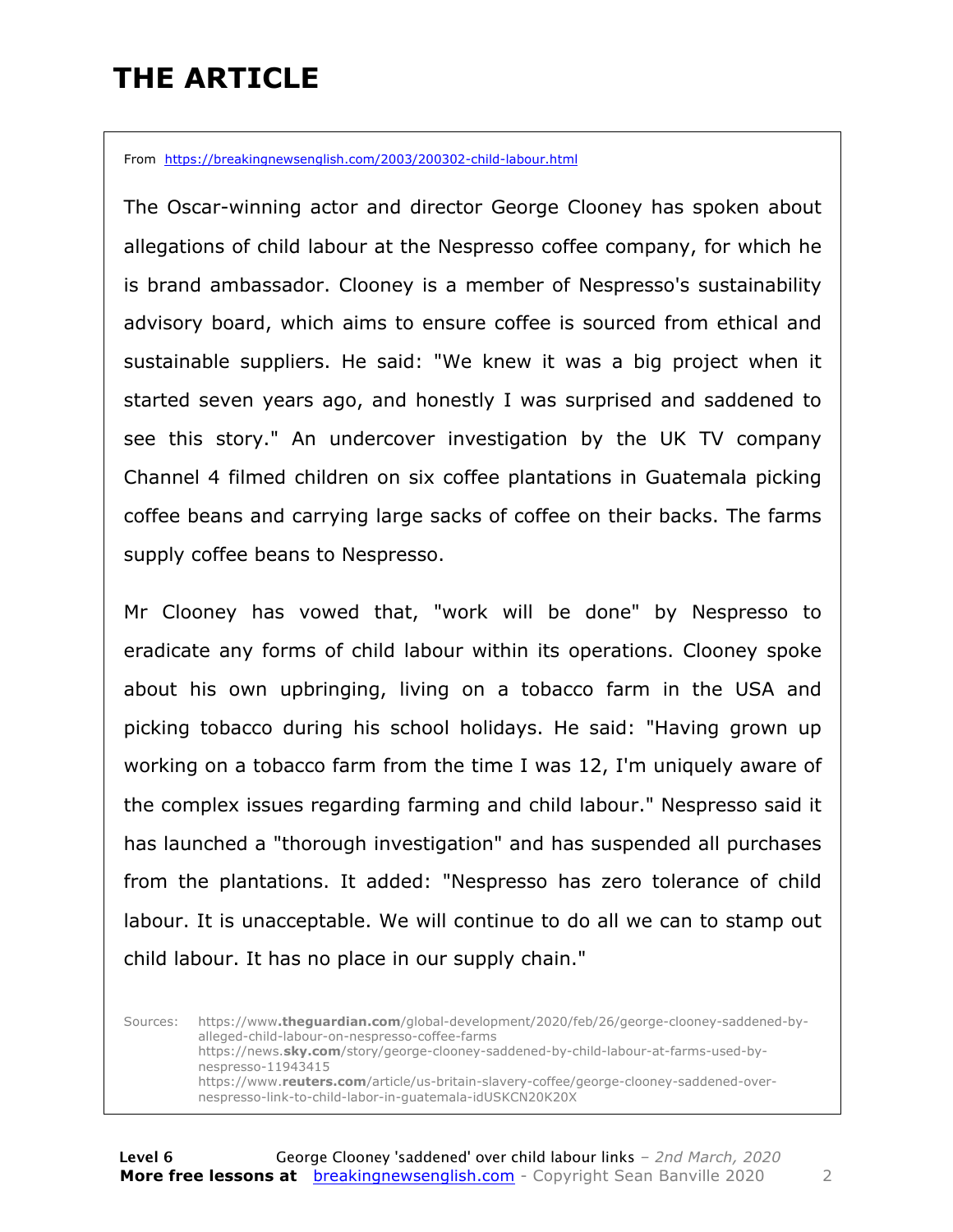#### **WARM-UPS**

**1. CHILD LABOUR:** Students walk around the class and talk to other students about child labour. Change partners often and share your findings.

**2. CHAT:** In pairs / groups, talk about these topics or words from the article. What will the article say about them? What can you say about these words and your life?

actor / director / allegations / brand / ambassador / child labour / project / plantations vowed / upbringing / tobacco / farm / aware / complex / issues / zero / tolerance

Have a chat about the topics you liked. Change topics and partners frequently.

**3. EIGTHEEN:** Students A strongly believe no one should be allowed to work under the age of 18; Students B **strongly** believe 13 is OK (part-time only). Change partners again and talk about your conversations.

**4. CHILD EXPOITATION:** What do you know about child exploitation in these areas? How can we stop it? What should the punishment be for those forcing the children into these situations? Complete this table with your partner(s). Change partners often and share what you wrote.

|                  | <b>What You Know</b> | <b>How To Stop It</b> | <b>Punishment</b> |
|------------------|----------------------|-----------------------|-------------------|
| Child labour     |                      |                       |                   |
| Child soldiers   |                      |                       |                   |
| Prostitution     |                      |                       |                   |
| Drug trafficking |                      |                       |                   |
| Gangs            |                      |                       |                   |
| Other            |                      |                       |                   |

**5. LABOUR:** Spend one minute writing down all of the different words you associate with the word "labour". Share your words with your partner(s) and talk about them. Together, put the words into different categories.

**6. COFFEE:** Rank these with your partner. Put the best coffee products at the top. Change partners often and share your rankings.

- Coffee chocolate
- Cafe au Lait
- Coffee milkshake
- Coffee cookies
- Coffee brownies
- Coffee candy
- Coffee-rubbed steak
- Coffee ice cream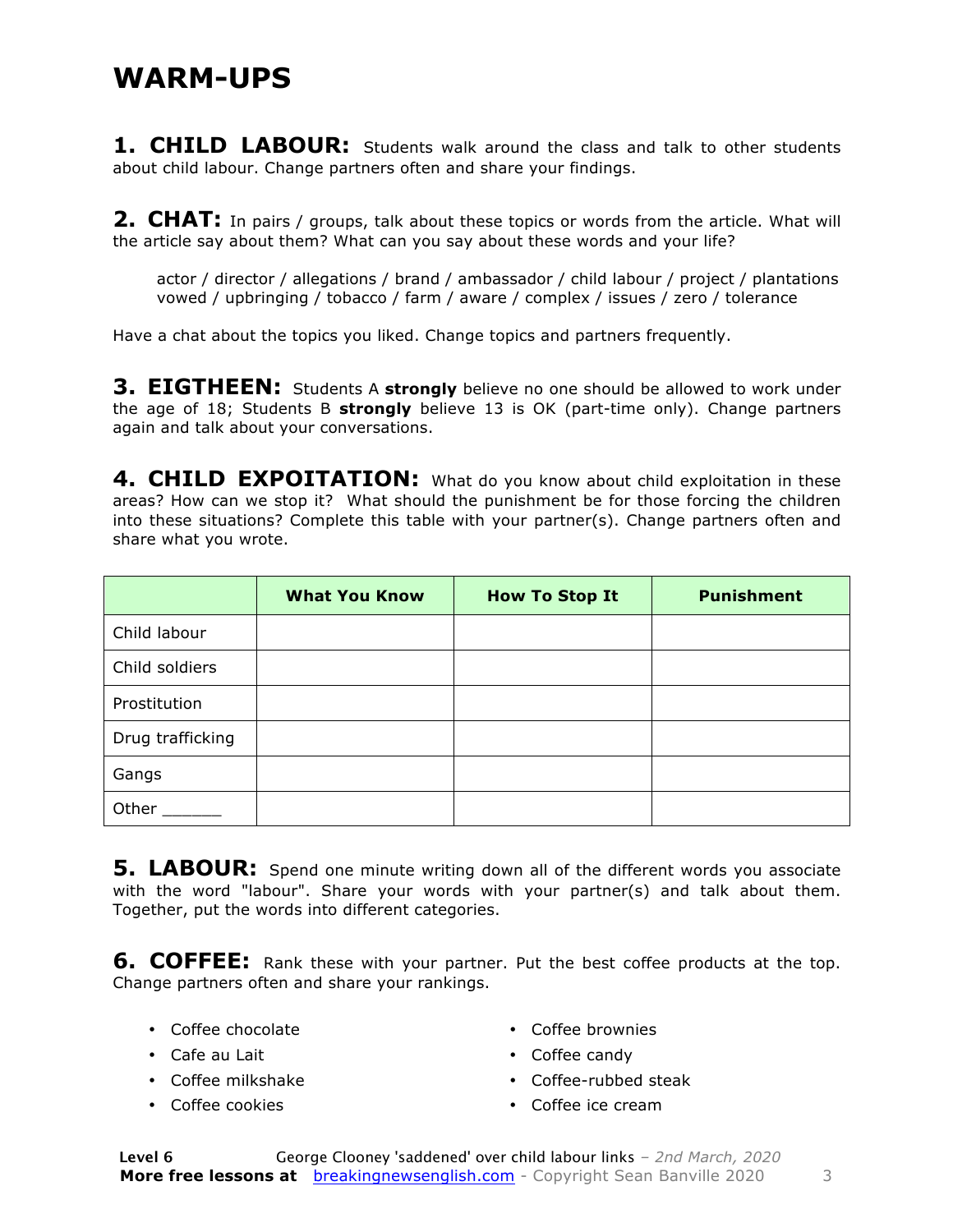### **VOCABULARY MATCHING**

#### **Paragraph 1**

| 1.  | allegation     | a. | Having<br>the<br>power<br>to<br>make<br>recommendations but not to take action to<br>enforce them.                           |
|-----|----------------|----|------------------------------------------------------------------------------------------------------------------------------|
| 2.  | ambassador     | b. | Involving secret work, especially for the<br>purposes of an investigation.                                                   |
| 3.  | sustainability | c. | A claim or assertion that someone has done<br>something illegal or wrong, typically one<br>made without proof.               |
| 4.  | advisory       | d. | Avoidance of the using up of natural<br>resources in order to maintain an ecological<br>balance.                             |
| 5.  | ethical        | e. | A person who acts as a representative or<br>promoter of a company or activity.                                               |
| 6.  | plantation     | f. | Morally good or correct.                                                                                                     |
| 7.  | undercover     | g. | An area in which trees or bushes have been<br>planted, especially for commercial purposes.                                   |
|     | Paragraph 2    |    |                                                                                                                              |
| 8.  | vowed          | h. | Destroy completely; put an end to.                                                                                           |
| 9.  | eradicate      | i. | The treatment and instruction received by a<br>parents throughout<br>child<br>from<br>its<br>its<br>childhood.               |
| 10. | upbringing     | j. | Temporarily prevented from continuing or<br>being in force or effect.                                                        |
| 11. | uniquely       | k. | Promised.                                                                                                                    |
| 12. | thorough       | I. | The ability or willingness to accept the<br>opinions or behavior of other people, even<br>though you do not agree with them. |
| 13. | suspended      | m. | Complete with regard to every detail.                                                                                        |
| 14. | tolerance      | n. | In a way that belongs or is connected to<br>only one particular person or thing.                                             |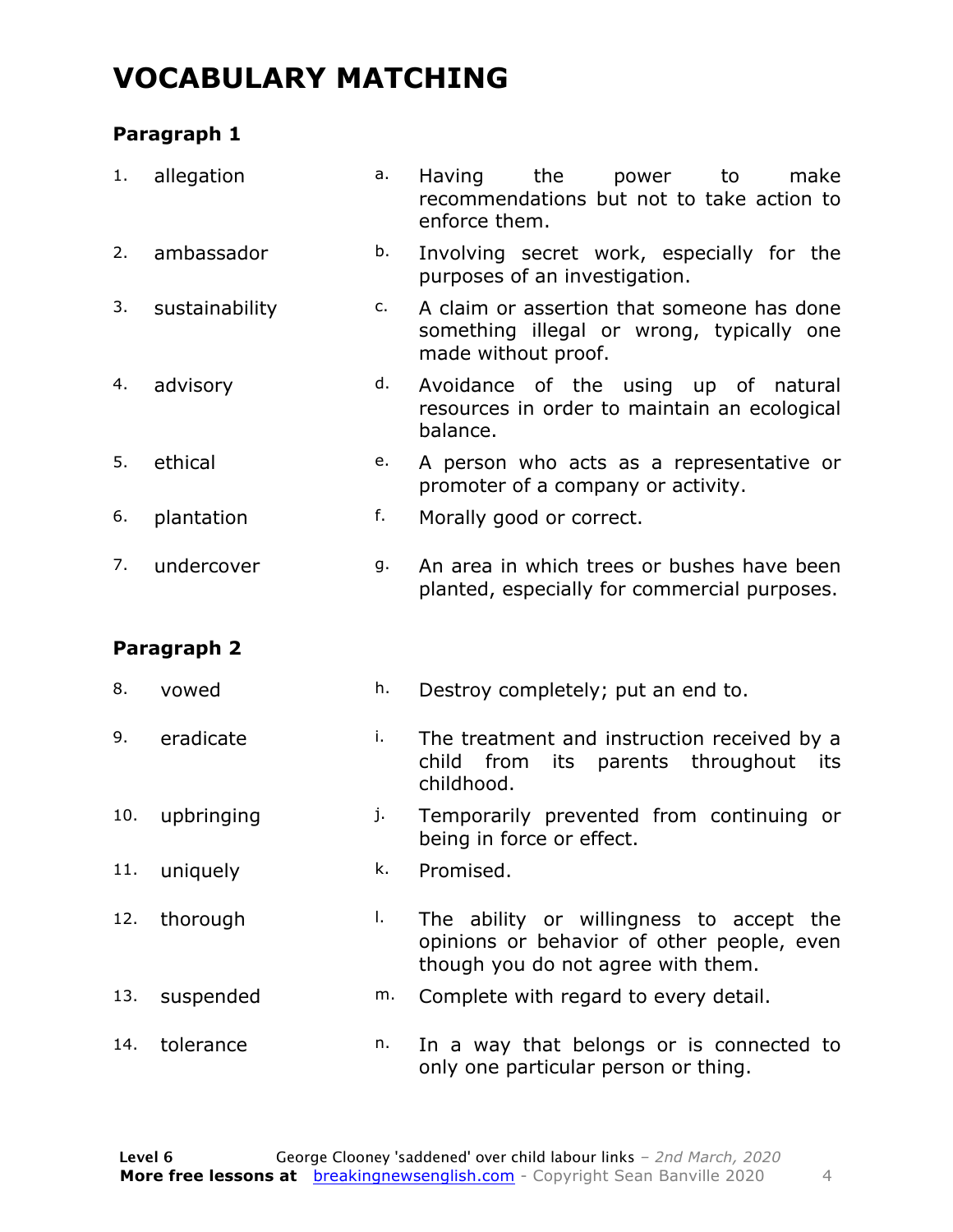### **BEFORE READING / LISTENING**

From https://breakingnewsenglish.com/2003/200302-child-labour.html

#### **1. TRUE / FALSE:** Read the headline. Guess if a-h below are true (T) or false (F).

- a. George Clooney is a brand ambassador for the company Nespresso. **T / F**
- b. Mr Clooney is a member of Nespresso's board of directors. **T / F**
- c. Mr Clooney said he wasn't surprised when he heard the news. **T / F**
- d. An undercover investigation filmed 16 coffee plantations. **T / F**
- e. Clooney promised Nespresso would end child labour in its operations. **T / F**
- f. Mr Clooney picked tobacco on a farm when he was 12 years old. **T / F**
- g. Nespresso is still buying coffee from plantations using child labour. **T / F**
- h. Nespresso said it has zero tolerance towards child labour. **T / F**

#### **2. SYNONYM MATCH:**

Match the following synonyms. The words in **bold** are from the news article.

- **1. allegations**
- **2. ensure**
- **3. ethical**
- **4. undercover**
- **5. supply**
- **6. vowed**
- **7. eradicate**
- **8. complex**
- **9. thorough**
- **10. tolerance**
- a. see to it
- b. rigorous
- c. promised
- d. complicated
- e. acceptance
- f. provide
- g. claims
- h. moral
- i. end
- j. covert

#### **3. PHRASE MATCH:** (Sometimes more than one choice is possible.)

- 1. spoken about allegations
- 2. a member of Nespresso's sustainability
- 3. ensure coffee is sourced from ethical and
- 4. An undercover
- 5. carrying large sacks of coffee
- 6. Mr Clooney has vowed that
- 7. Clooney spoke about his own
- 8. I'm uniquely aware of the complex
- 9. zero
- 10. do all we can to stamp
- a. tolerance
- b. on their backs
- c. work will be done
- d. of child labour
- e. issues
- f. upbringing
- g. investigation
- h. advisory board
- i. out child labour
- j. sustainable suppliers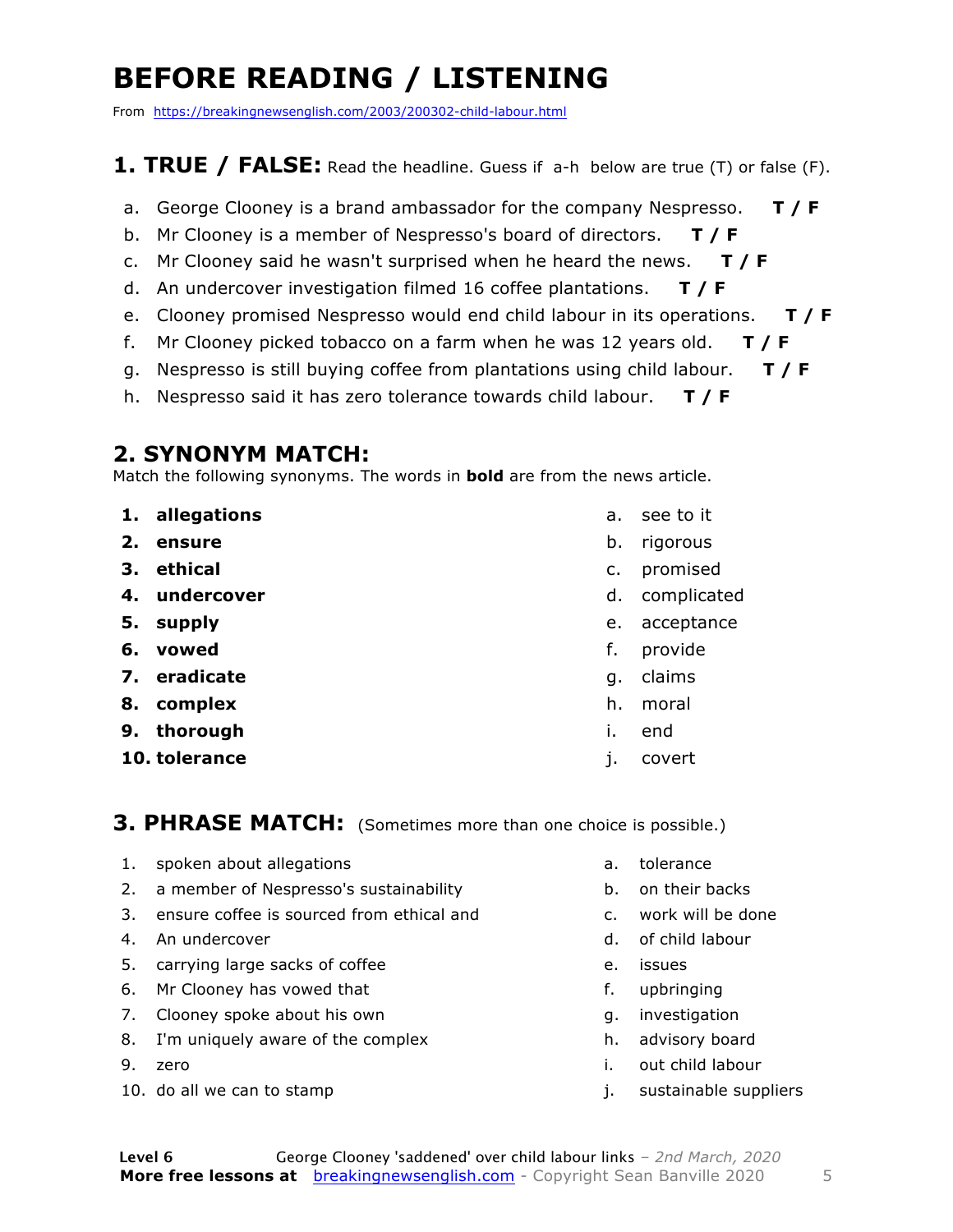### **GAP FILL**

From https://breakingnewsenglish.com/2003/200302-child-labour.html

The Oscar-winning actor and director George Clooney has spoken about (1) \_\_\_\_\_\_\_\_\_\_\_\_ of child labour at the Nespresso coffee company, for which he is brand  $(2)$  \_\_\_\_\_\_\_\_\_\_\_\_. Clooney is a member of Nespresso's sustainability (3) \_\_\_\_\_\_\_\_\_\_\_\_\_\_ board, which aims to ensure coffee is sourced from ethical and (4) \_\_\_\_\_\_\_\_\_\_\_\_ suppliers. He said: "We knew it was a big project when it started seven years ago, and (5) \_\_\_\_\_\_\_\_\_\_\_\_\_\_\_\_\_\_\_\_\_\_\_\_\_\_\_\_\_\_\_\_ was surprised and saddened to see this story." An (6) \_\_\_\_\_\_\_\_\_\_\_\_ investigation by the UK TV company Channel 4 filmed children on six coffee (7) \_\_\_\_\_\_\_\_\_\_\_\_ in Guatemala picking coffee beans and carrying large sacks of coffee on their backs. The farms (8) \_\_\_\_\_\_\_\_\_\_\_\_ coffee beans to Nespresso. *sustainable ambassador plantations honestly allegations supply advisory undercover*

Mr Clooney has (9) \_\_\_\_\_\_\_\_\_\_\_\_\_\_\_\_\_ that, "work will be done" by Nespresso to eradicate any forms of child labour within its (10) \_\_\_\_\_\_\_\_\_\_\_\_. Clooney spoke about his own (11) \_\_\_\_\_\_\_\_\_\_\_\_, living on a tobacco farm in the USA and picking tobacco during his school holidays. He said: "Having grown up working on a tobacco farm from the time I was 12, I'm (12) \_\_\_\_\_\_\_\_\_\_\_\_ aware of the complex issues regarding farming and child labour." Nespresso said it has launched a "(13) \_\_\_\_\_\_\_\_\_\_\_\_\_\_ investigation" and has suspended all purchases from the plantations. It added: "Nespresso has zero (14) \_\_\_\_\_\_\_\_\_\_\_\_ of child labour. It is unacceptable. We will continue to do all we can to (15) \_\_\_\_\_\_\_\_\_\_\_\_ out child labour. It has no place in our supply  $(16)$  \_\_\_\_\_\_\_\_\_\_\_\_\_." *operations stamp thorough upbringing chain vowed tolerance uniquely*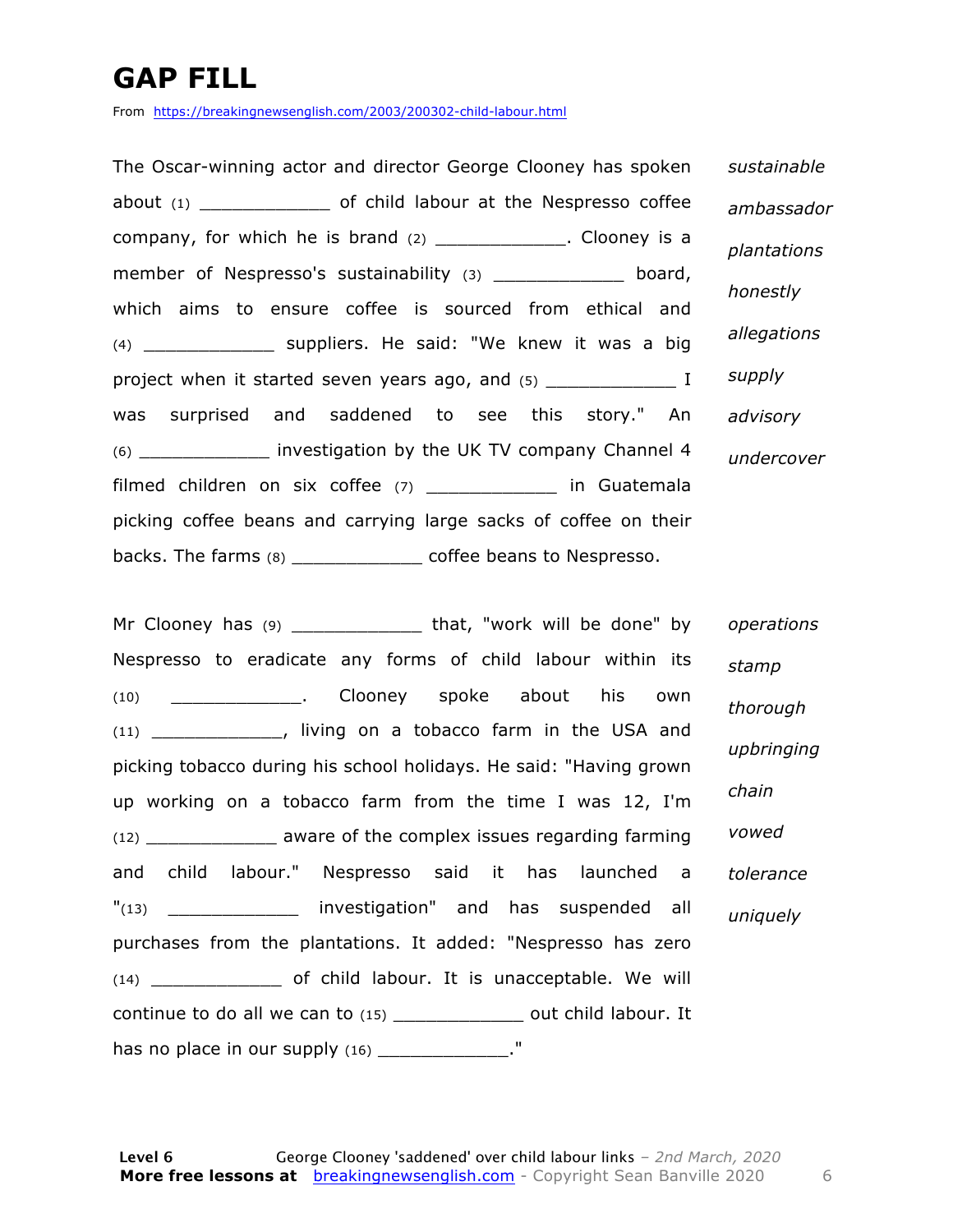#### **LISTENING – Guess the answers. Listen to check.**

From https://breakingnewsenglish.com/2003/200302-child-labour.html

| 1) director George Clooney has spoken about ______ labour<br>a. allegation of child            |
|------------------------------------------------------------------------------------------------|
| b. allegories of child                                                                         |
| c. algorithms of child<br>d. allegations of child                                              |
| 2) at the Nespresso coffee company, for which he is _______                                    |
| a. brand ambassador                                                                            |
| b. bland ambassador<br>c. blend ambassador                                                     |
| d. blind ambassador                                                                            |
| 3) which aims to ensure coffee is sourced from ethical and<br>a. sustainability suppliers      |
| b. sustainable suppliers                                                                       |
| c. sustain a ball suppliers<br>d. sustain able suppliers                                       |
| 4) We knew it was a big project when it started seven years ago, and _______ surprised         |
| a. honestly I was                                                                              |
| b. honest it was<br>c. honesty I was                                                           |
| d. honestly it was                                                                             |
| 5) plantations in Guatemala picking coffee beans and carrying large _______                    |
| a. sack of coffee<br>b. shacks of coffee                                                       |
| c. sacks of coffee                                                                             |
| d. smacks of coffee                                                                            |
| 6) vowed that, "work will be done" by Nespresso to _______<br>a. eradicate any farms           |
| b. eradicate any firms                                                                         |
| c. eradicate any frames<br>d. eradicate any forms                                              |
| 7) working on a tobacco farm from the time I was 12, I'm ______                                |
| a. unique aware                                                                                |
| b. uniquely aware<br>c. you niche aware                                                        |
| d. you nick aware                                                                              |
| 8) and child labour." Nespresso said it has launched a "_______<br>a. thoroughly investigation |
| b. through investigation                                                                       |
| c. trough investigation                                                                        |
| d. though investigation<br>9) all purchases from the plantations. It added: "Nespresso _______ |
| a. has zeroed tolerance                                                                        |
| b. has zeros tolerant<br>c. has zero tolerant                                                  |
| d. has zero tolerance                                                                          |
| 10) stamp out child labour. It has no place in _____                                           |
| a. our supplies chain<br>b. our surprise chain                                                 |
| c. our supply chain                                                                            |

d. our supple chain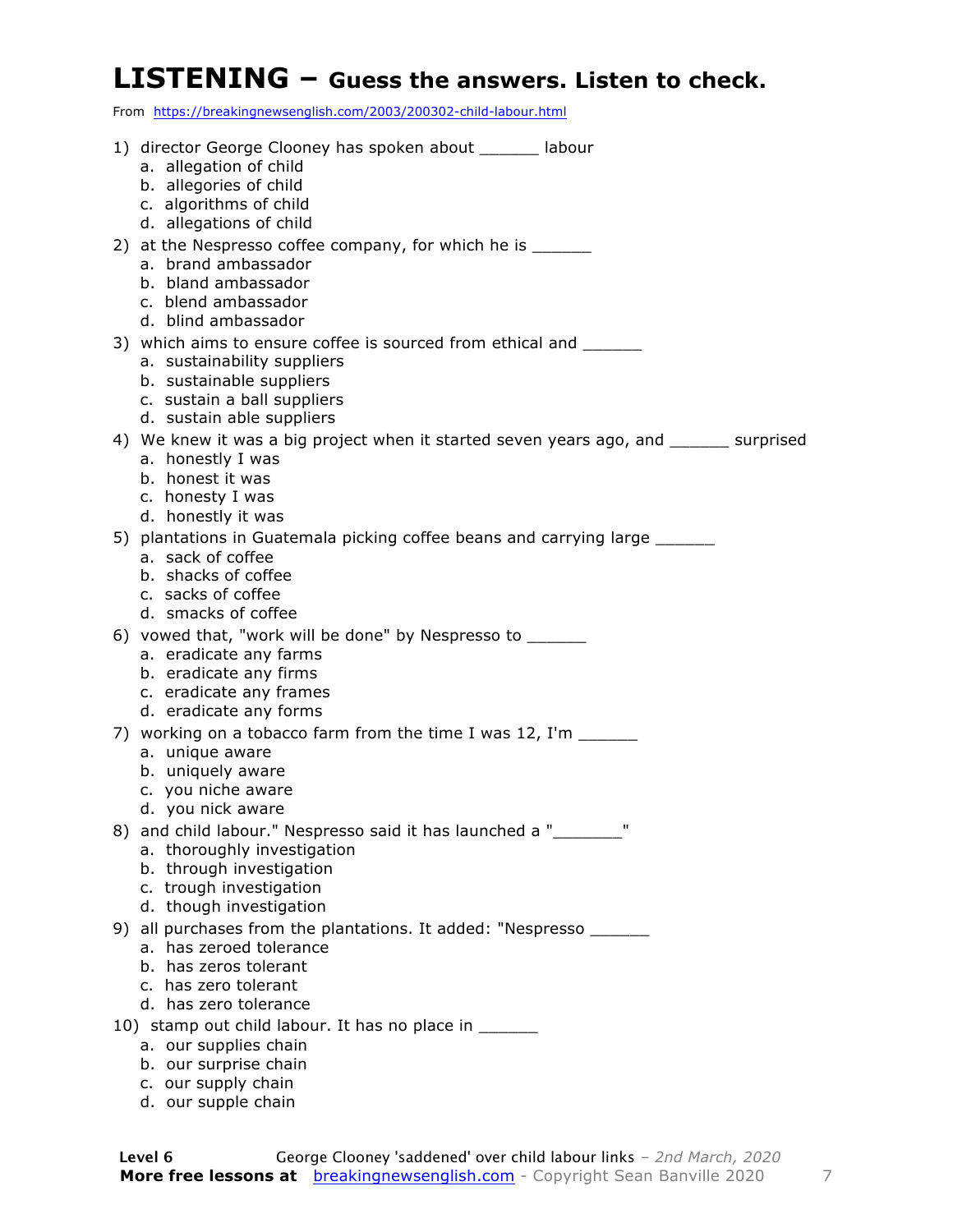### **LISTENING – Listen and fill in the gaps**

From https://breakingnewsenglish.com/2003/200302-child-labour.html

The Oscar-winning (1) \_\_\_\_\_\_\_\_\_\_\_\_\_\_\_\_\_\_\_\_\_\_\_\_\_George Clooney has spoken about allegations of child labour at the Nespresso coffee company, for which he is brand ambassador. Clooney is (2) The state of the Supersso's Nespresso's sustainability advisory board, which (3) \_\_\_\_\_\_\_\_\_\_\_\_\_\_\_\_\_\_\_\_\_\_\_ coffee is sourced from (4)  $\qquad \qquad$  suppliers. He said: "We knew it was a big project when it started seven years ago, and honestly I was surprised and saddened to see this story." An (5) \_\_\_\_\_\_\_\_\_\_\_\_\_\_\_\_\_\_\_ the UK TV company Channel 4 filmed children on six coffee plantations in Guatemala picking coffee beans and (6) \_\_\_\_\_\_\_\_\_\_\_\_\_\_\_\_\_\_\_ of coffee on their backs. The farms supply coffee beans to Nespresso.

Mr Clooney (7) The Clooney (7) The Clooney (7) All the done" by Nespresso to eradicate any forms of child labour within its operations. Clooney spoke about  $(8)$  \_\_\_\_\_\_\_\_\_\_\_\_\_\_\_\_\_\_\_\_\_, living on a tobacco farm in the USA and picking tobacco during his school holidays. He said: "Having grown up working on a tobacco farm from the time I was 12, I'm (9) \_\_\_\_\_\_\_\_\_\_\_\_\_\_\_\_\_\_\_ the complex issues regarding farming and child labour." Nespresso said it has launched (10) and has and has suspended all purchases from the plantations. It added: "Nespresso has (11) child labour. It is unacceptable. We will continue to do all we can to stamp out child labour. It has no place in (12) \_\_\_\_\_\_\_\_\_\_\_\_\_\_\_\_\_\_\_."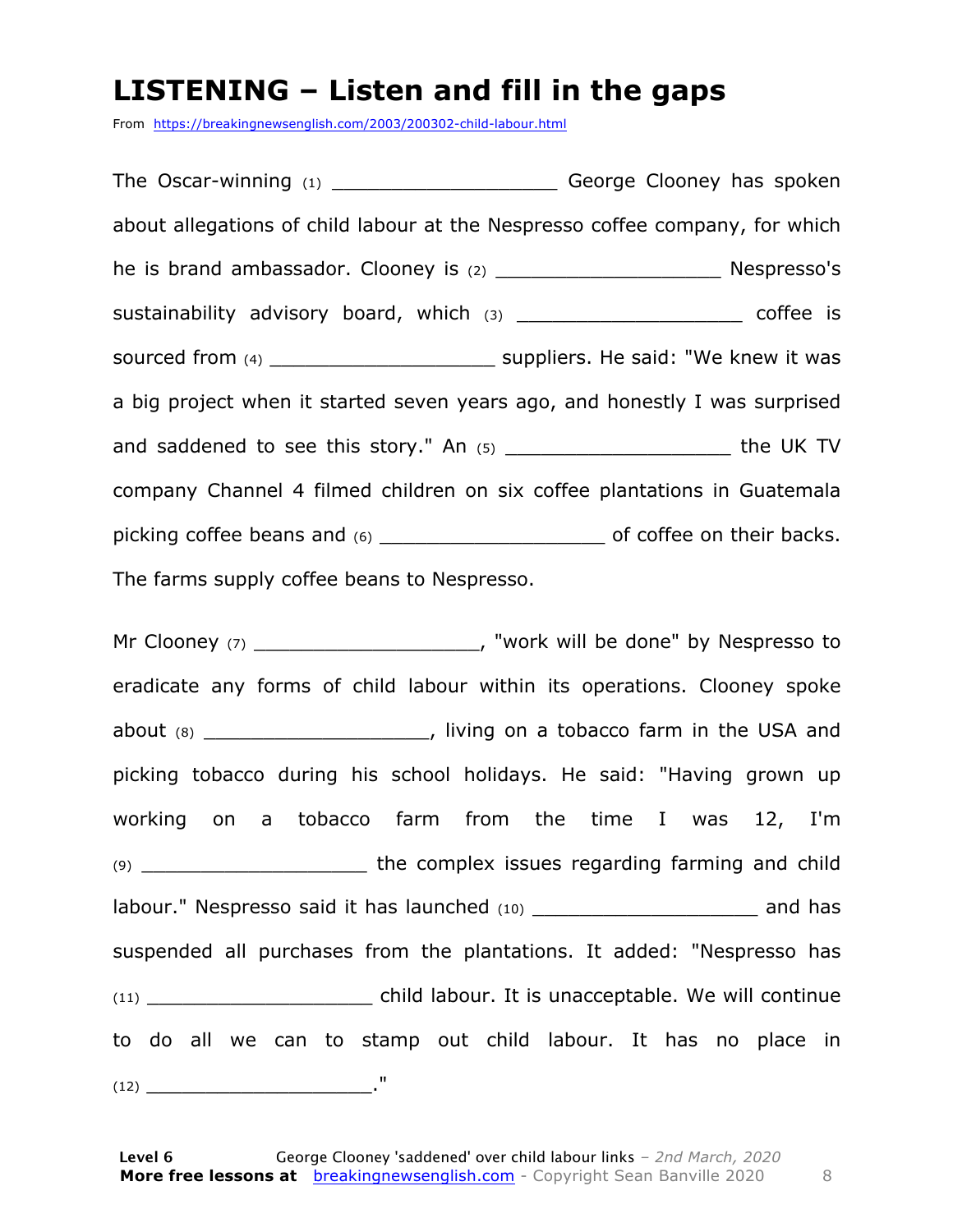### **COMPREHENSION QUESTIONS**

From https://breakingnewsenglish.com/2003/200302-child-labour.html

- 1. What did the article say George Clooney had won?
- 2. What role does George Clooney play in the Nespresso company?
- 3. When did Nespresso's big project start?
- 4. What is the name of the TV company that conducted an investigation?
- 5. In how many plantations did the TV company find child labour?
- 6. What did Mr Clooney vow Nespresso would do?
- 7. Where did Mr Clooney work when he was 12?
- 8. What has Nespresso launched?
- 9. What kind of tolerance does Nespresso have for child labour?
- 10. What did Nespresso say it would stamp out?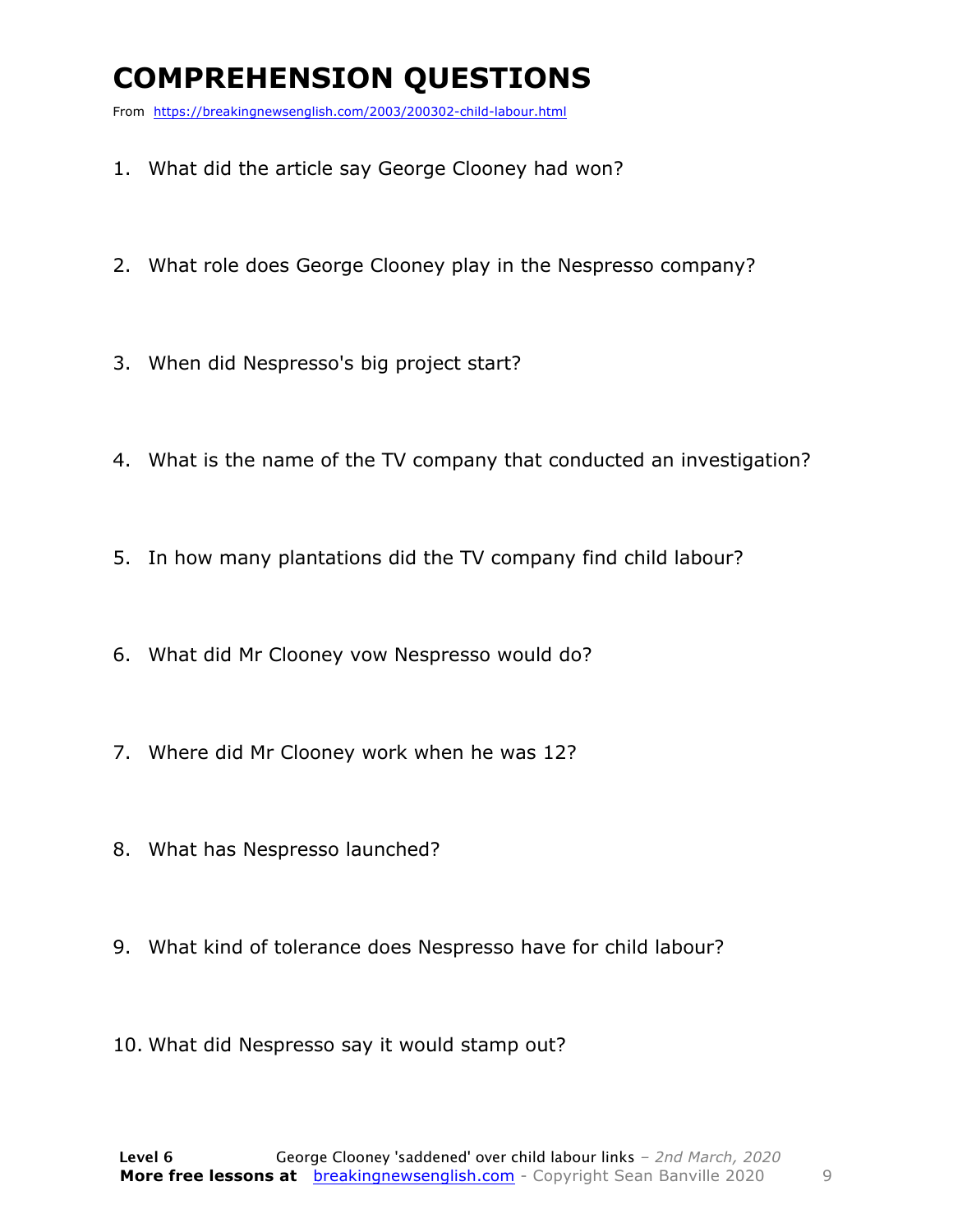### **MULTIPLE CHOICE - QUIZ**

From https://breakingnewsenglish.com/2003/200302-child-labour.html

| 1) What did the article say George                                                                                                         | 6) What did Mr Clooney vow                                                                                                                                                            |
|--------------------------------------------------------------------------------------------------------------------------------------------|---------------------------------------------------------------------------------------------------------------------------------------------------------------------------------------|
| Clooney had won?                                                                                                                           | Nespresso would do?                                                                                                                                                                   |
| a) fans                                                                                                                                    | a) make better coffee                                                                                                                                                                 |
| b) an Oscar                                                                                                                                | b) apologise                                                                                                                                                                          |
| c) a coffee award                                                                                                                          | c) eradicate child labour                                                                                                                                                             |
| d) hearts and minds                                                                                                                        | d) pay compensation                                                                                                                                                                   |
| 2) What role does George Clooney                                                                                                           | 7) Where did Mr Clooney work when                                                                                                                                                     |
| play in the Nespresso company?                                                                                                             | he was 12?                                                                                                                                                                            |
| a) coffee taster                                                                                                                           | a) McDonald's                                                                                                                                                                         |
| b) CEO                                                                                                                                     | b) a movie theatre                                                                                                                                                                    |
| c) actor                                                                                                                                   | c) Hollywood                                                                                                                                                                          |
| d) brand ambassador                                                                                                                        | d) a tobacco farm                                                                                                                                                                     |
| 3) When did Nespresso's big project                                                                                                        | 8) What has Nespresso launched?                                                                                                                                                       |
| start?                                                                                                                                     | a) a thorough investigation                                                                                                                                                           |
| a) seven years ago                                                                                                                         | b) a new brand                                                                                                                                                                        |
| b) six years ago                                                                                                                           | c) a new company                                                                                                                                                                      |
| c) eight years ago                                                                                                                         | d) a rocket                                                                                                                                                                           |
| d) last year<br>4) What is the name of the TV<br>company that conducted an<br>investigation?<br>a) ITV<br>b) Sky<br>c) Channel 4<br>d) BBC | 9) What kind of tolerance does<br>Nespresso have for child labour?<br>a) zero tolerance<br>b) a normal amount<br>c) a little<br>d) quite a bit<br>10) What did Nespresso say it would |
| 5) In how many plantations did the                                                                                                         | stamp out?                                                                                                                                                                            |
| TV company find child labour?                                                                                                              | a) coffee disease                                                                                                                                                                     |
| a) five                                                                                                                                    | b) child labour                                                                                                                                                                       |
| b) six                                                                                                                                     | c) corruption                                                                                                                                                                         |
| c) four                                                                                                                                    | d) bad bosses                                                                                                                                                                         |

d) seven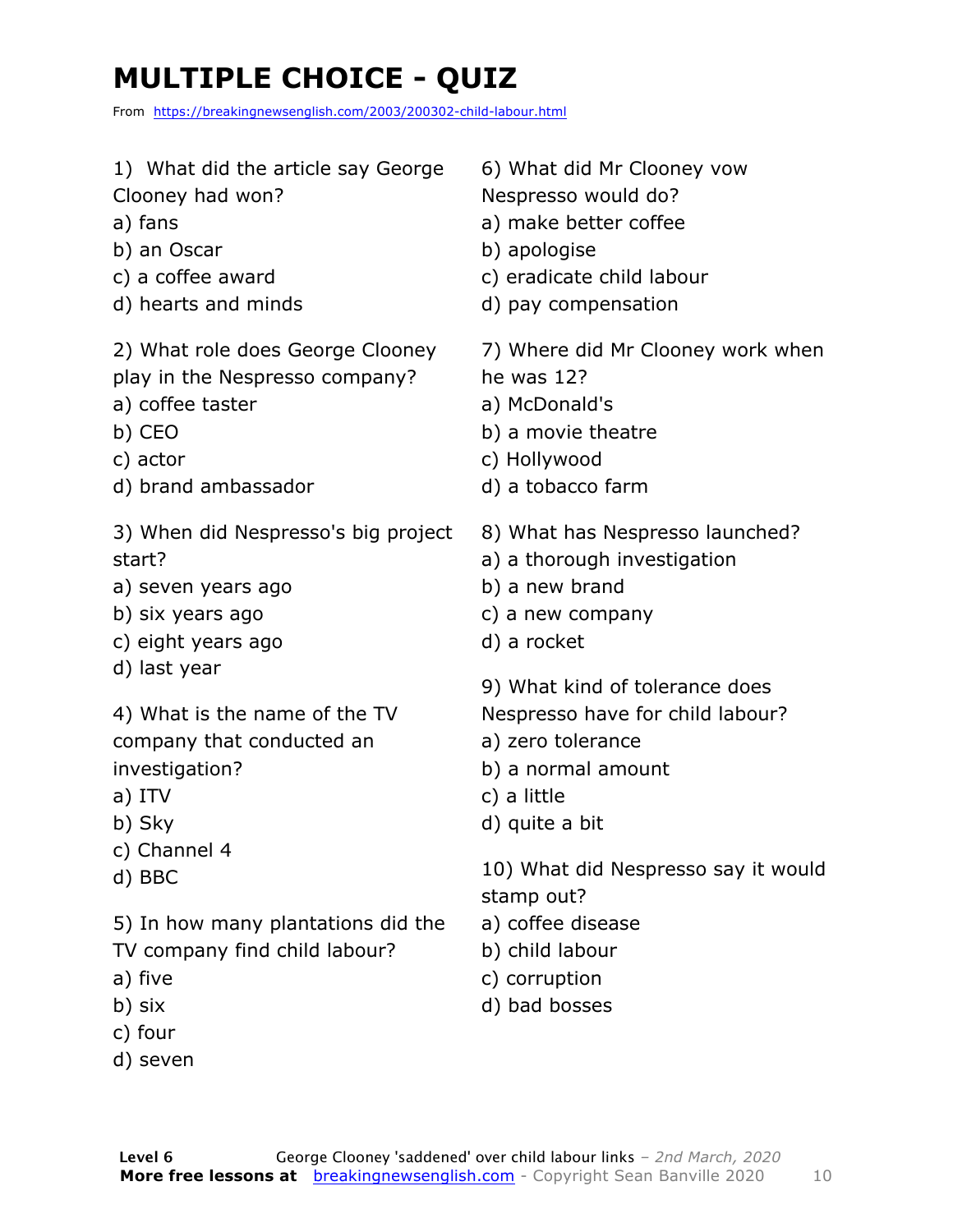### **ROLE PLAY**

From https://breakingnewsenglish.com/2003/200302-child-labour.html

#### **Role A – Coffee Chocolate**

You think coffee chocolate is the best coffee product. Tell the others three reasons why. Tell them what is wrong with their products. Also, tell the others which is the worst of these (and why): coffee brownies, coffee candy or coffee ice cream.

#### **Role B – Coffee Brownies**

You think coffee brownies are the best coffee products. Tell the others three reasons why. Tell them what is wrong with their products. Also, tell the others which is the worst of these (and why): coffee chocolate, coffee candy or coffee ice cream.

#### **Role C – Coffee Candy**

You think coffee candy is the best coffee product. Tell the others three reasons why. Tell them what is wrong with their products. Also, tell the others which is the worst of these (and why): coffee brownies, coffee chocolate or coffee ice cream.

#### **Role D – Coffee Ice-Cream**

You think coffee ice cream is the best coffee product. Tell the others three reasons why. Tell them what is wrong with their products. Also, tell the others which is the worst of these (and why): coffee brownies, coffee candy or coffee chocolate.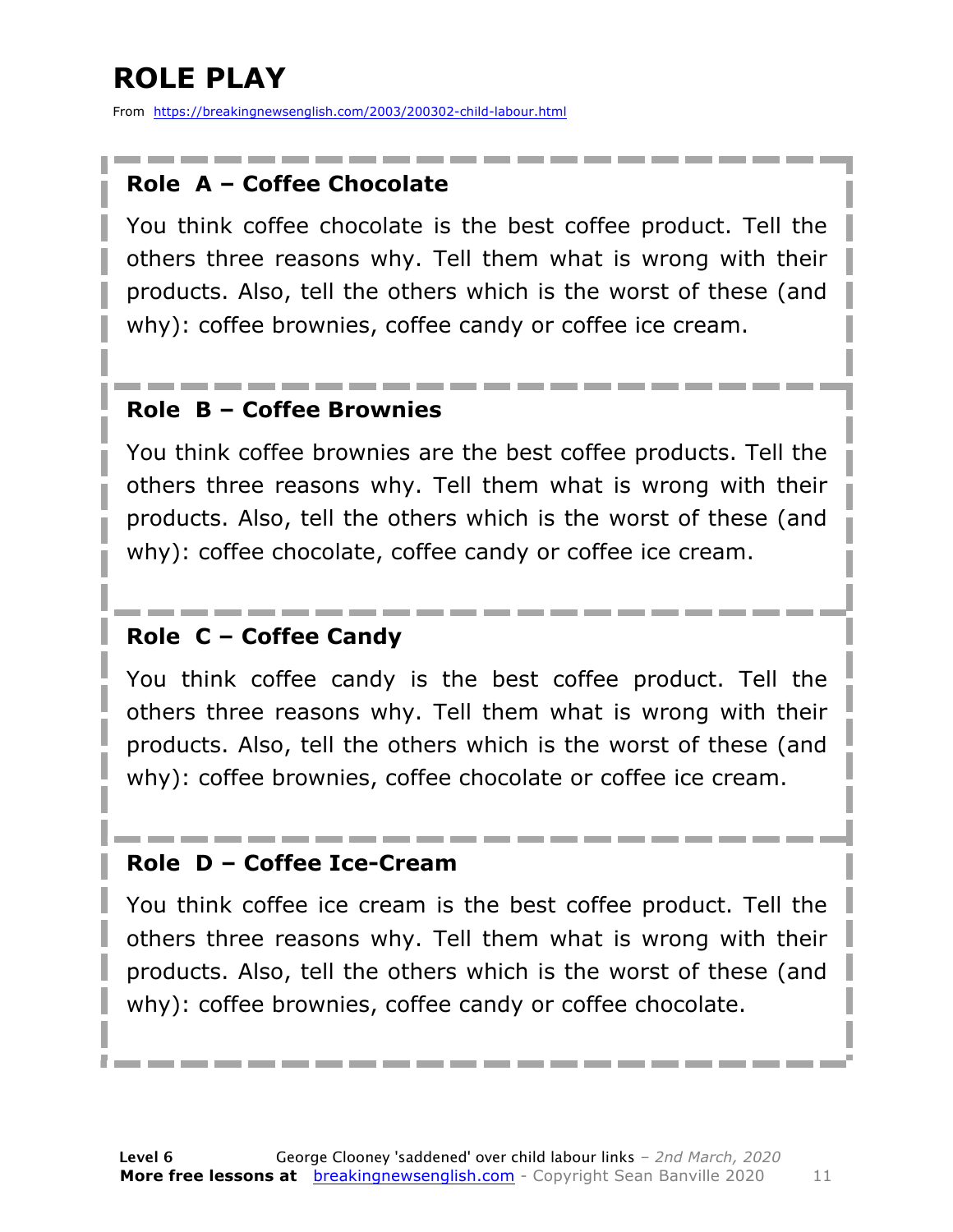## **AFTER READING / LISTENING**

From https://breakingnewsenglish.com/2003/200302-child-labour.html

**1. WORD SEARCH:** Look in your dictionary / computer to find collocates, other meanings, information, synonyms … for the words 'child' and 'labour'.

| child | labour |
|-------|--------|
|       |        |
|       |        |
|       |        |

- Share your findings with your partners.
- Make questions using the words you found.
- Ask your partner / group your questions.

2. **ARTICLE OUESTIONS:** Look back at the article and write down some questions you would like to ask the class about the text.

- Share your questions with other classmates / groups.
- Ask your partner / group your questions.

**3. GAP FILL:** In pairs / groups, compare your answers to this exercise. Check your answers. Talk about the words from the activity. Were they new, interesting, worth learning…?

**4. VOCABULARY:** Circle any words you do not understand. In groups, pool unknown words and use dictionaries to find their meanings.

**5. TEST EACH OTHER:** Look at the words below. With your partner, try to recall how they were used in the text: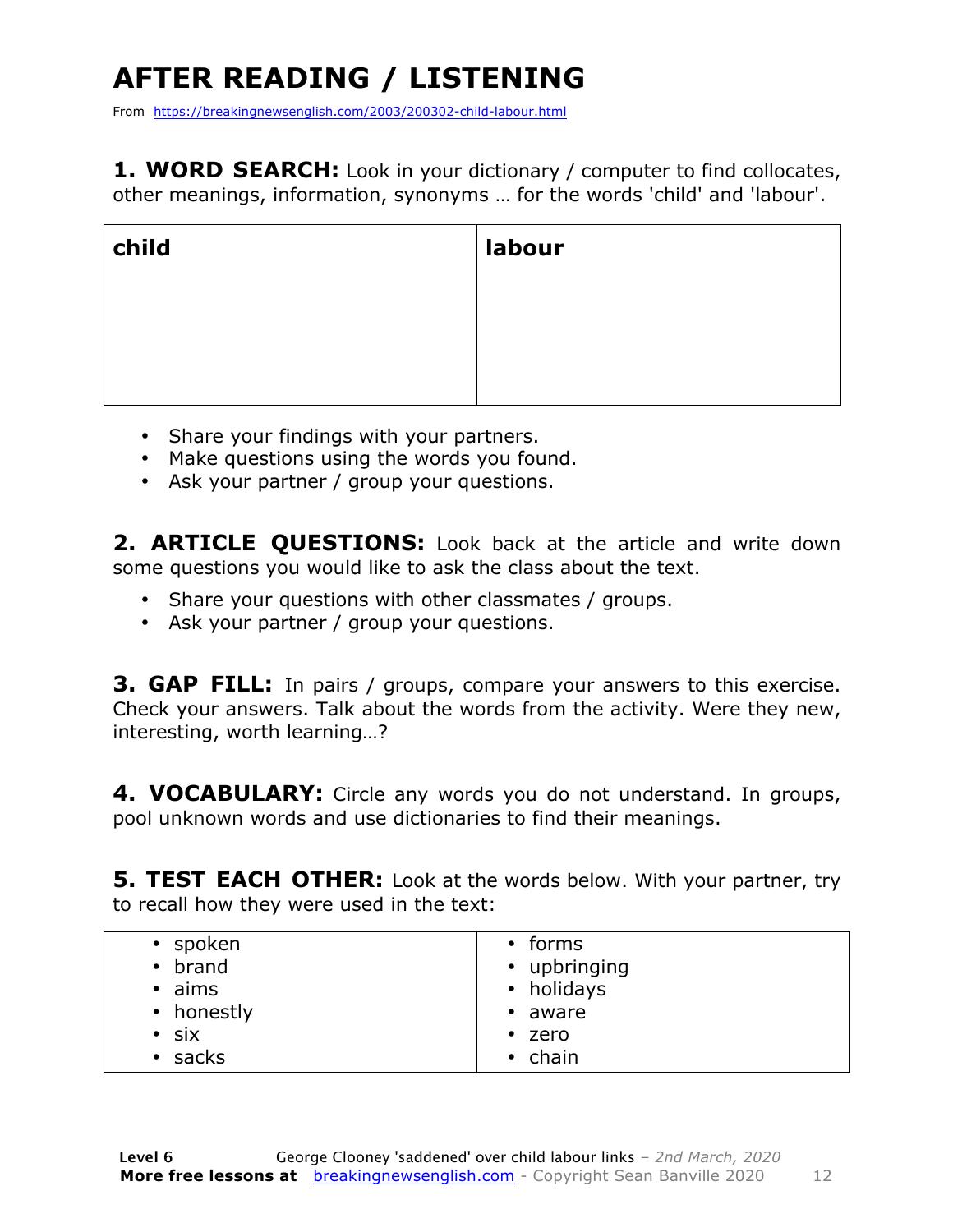### **CHILD LABOUR SURVEY**

From https://breakingnewsenglish.com/2003/200302-child-labour.html

Write five GOOD questions about child labour in the table. Do this in pairs. Each student must write the questions on his / her own paper.

When you have finished, interview other students. Write down their answers.

|      | STUDENT 1 | STUDENT 2 | STUDENT 3 |
|------|-----------|-----------|-----------|
| Q.1. |           |           |           |
| Q.2. |           |           |           |
| Q.3. |           |           |           |
| Q.4. |           |           |           |
| Q.5. |           |           |           |

- Now return to your original partner and share and talk about what you found out. Change partners often.
- Make mini-presentations to other groups on your findings.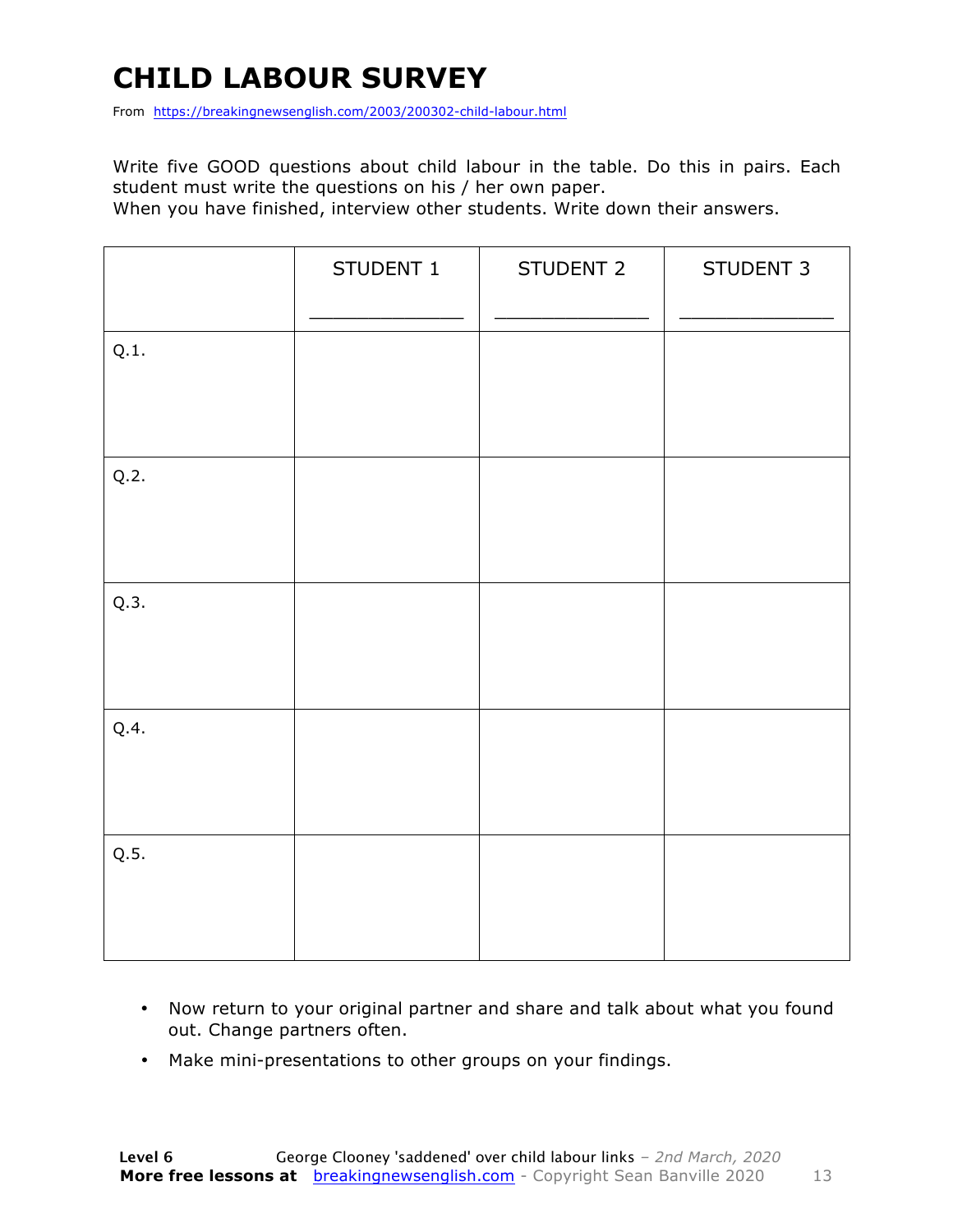### **CHILD LABOUR DISCUSSION**

STUDENT A's QUESTIONS (Do not show these to student B)

- 1. What did you think when you read the headline?
- 2. What images are in your mind when you hear the word 'child'?
- 3. Why does child labour exist in this world?
- 4. What do you think of child labour?
- 5. What is the earliest age at which someone can work?
- 6. Is a child helping in their parent's business child labour?
- 7. What should happen to companies using child labour?
- 8. How much do you care about ethical sourcing?
- 9. How important is sustainability?
- 10. What can George Clooney do to stop child labour?

*George Clooney 'saddened' over child labour links – 2nd March, 2020* Thousands more free lessons at breakingnewsenglish.com

#### -----------------------------------------------------------------------------

#### **CHILD LABOUR DISCUSSION**

STUDENT B's QUESTIONS (Do not show these to student A)

- 11. Did you like reading this article? Why/not?
- 12. What do you think of when you hear the word 'labour'?
- 13. What do you think about what you read?
- 14. What instances of child labour are there in your country?
- 15. How old were you when you first started working?
- 16. Should we boycott companies that use child labour?
- 17. Are profits more important for companies than ethics?
- 18. Should celebrities do more to highlight social issues?
- 19. What advice do you have for exploited children?
- 20. What questions would you like to ask Nespresso officials?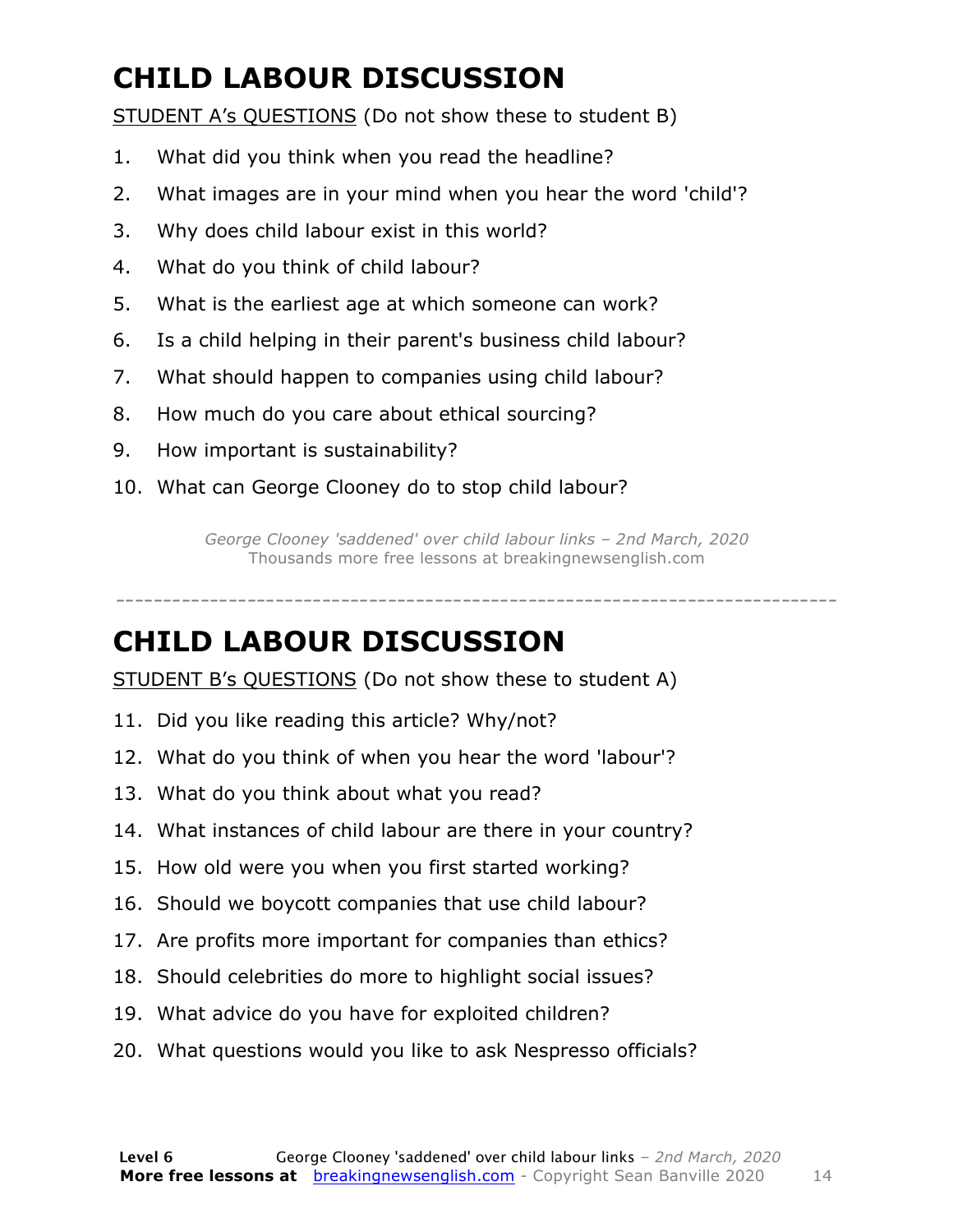### **DISCUSSION (Write your own questions)**

STUDENT A's QUESTIONS (Do not show these to student B)

| 1. |                                                                                                                          |
|----|--------------------------------------------------------------------------------------------------------------------------|
| 2. |                                                                                                                          |
|    | <u> 1989 - Johann John Stone, mars et al. (b. 1989)</u>                                                                  |
| 3. | <u> 1980 - Johann John Stone, mensk politik (d. 1980)</u>                                                                |
|    |                                                                                                                          |
| 4. |                                                                                                                          |
| 5. | <u> 1980 - Johann John Stone, markin fan it fjort fan it fjort fan it fjort fan it fjort fan it fjort fan it fjort f</u> |
|    |                                                                                                                          |
| 6. | <u> 1989 - Johann Barbara, martxa alemani</u> ar arte                                                                    |
|    | $Convriath \odot hraskinanawsanalich com 2020$                                                                           |

Copyright © breakingnewsenglish.com 2020

### **DISCUSSION (Write your own questions)**

STUDENT B's QUESTIONS (Do not show these to student A)

| 1. |                                                                                                                         |  |  |
|----|-------------------------------------------------------------------------------------------------------------------------|--|--|
|    |                                                                                                                         |  |  |
| 2. | <u> 1980 - Andrea Stationer, fransk politiker (d. 1980)</u>                                                             |  |  |
| 3. |                                                                                                                         |  |  |
|    |                                                                                                                         |  |  |
| 4. | <u> 1980 - Jan Samuel Barbara, margaret eta idazlea (h. 1980).</u>                                                      |  |  |
| 5. | <u> 1986 - Johann Stoff, deutscher Stoffen und der Stoffen und der Stoffen und der Stoffen und der Stoffen und der </u> |  |  |
|    |                                                                                                                         |  |  |
| 6. | <u> 1989 - Johann John Stone, market fan it ferskearre fan it ferskearre fan it ferskearre fan it ferskearre fan i</u>  |  |  |

15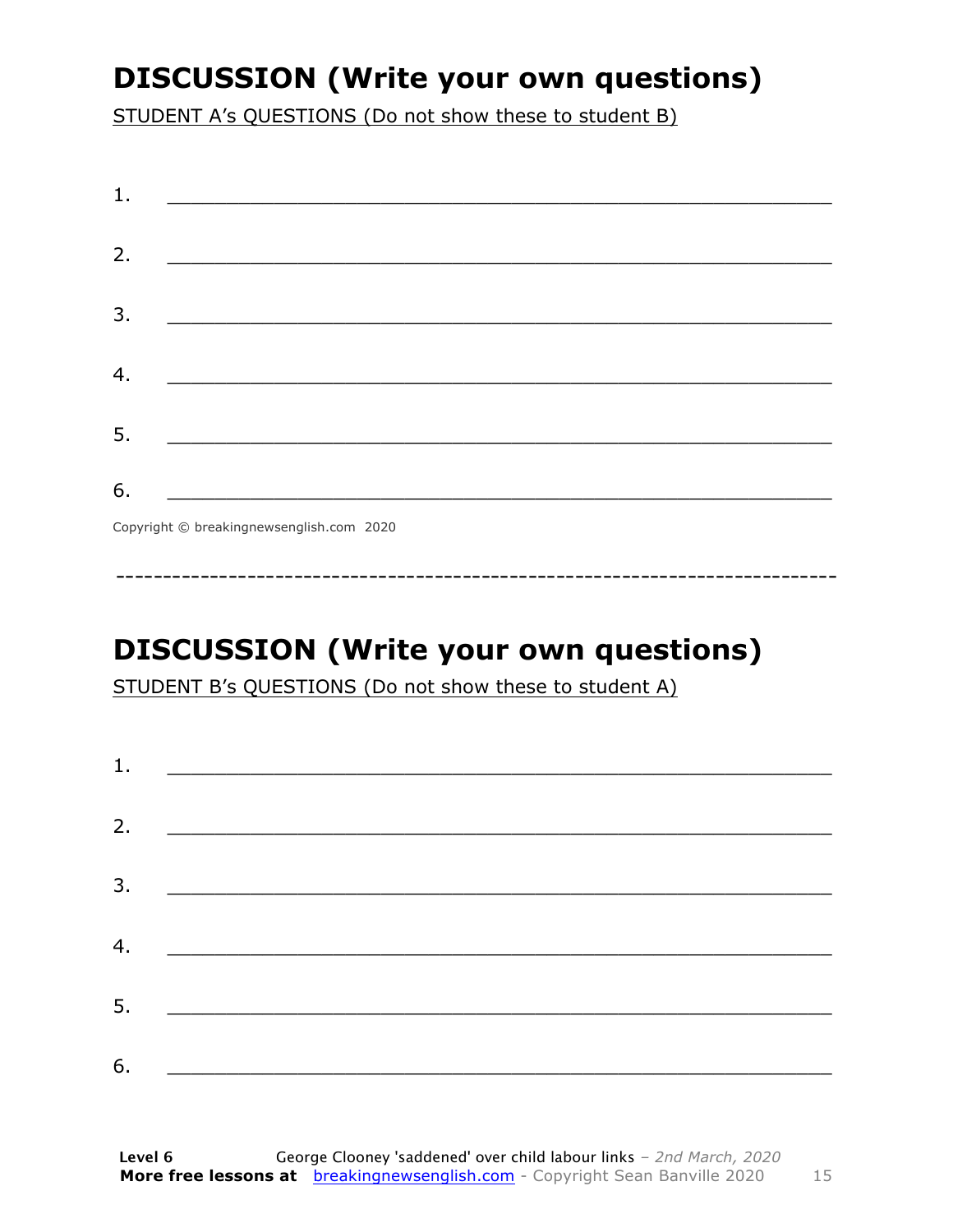### **LANGUAGE - CLOZE**

From https://breakingnewsenglish.com/2003/200302-child-labour.html

The Oscar-winning actor and director George Clooney has spoken about  $(1)$  of child labour at the Nespresso coffee company, for which he is (2) \_\_\_\_ ambassador. Clooney is a member of Nespresso's sustainability advisory (3) \_\_\_\_, which aims to ensure coffee is sourced from ethical and sustainable suppliers. He said: "We knew it was a big (4) \_\_\_\_ when it started seven years ago, and honestly I was surprised and saddened to see this story." An  $(5)$  \_\_\_\_ investigation by the UK TV company Channel 4 filmed children on six coffee plantations in Guatemala picking coffee beans and carrying large (6) \_\_\_\_ of coffee on their backs. The farms supply coffee beans to Nespresso.

Mr Clooney has (7) \_\_\_\_\_ that, "work will be done" by Nespresso to eradicate any forms of child labour within its operations. Clooney spoke about his own (8)  $\blacksquare$ , living on a tobacco farm in the USA and picking tobacco during his school holidays. He said: "Having grown up working on a tobacco farm from the time I was 12, I'm (9) \_\_\_\_ aware of the complex issues regarding farming and child labour." Nespresso said it has launched a  $"(10)$  investigation" and has suspended all purchases from the plantations. It added: "Nespresso has zero (11) of child labour. It is unacceptable. We will continue to do all we can to stamp out child labour. It has no place in our supply  $(12)$  ."

#### **Put the correct words from the table below in the above article.**

| 1.  | (a) | allegories | (b) | algorithms | (c) | allegations | (d) | alleges    |
|-----|-----|------------|-----|------------|-----|-------------|-----|------------|
| 2.  | (a) | brand      | (b) | bland      | (c) | blend       | (d) | blind      |
| 3.  | (a) | board      | (b) | plank      | (c) | timber      | (d) | slat       |
| 4.  | (a) | project    | (b) | forecast   | (c) | reckon      | (d) | convey     |
| 5.  | (a) | covering   | (b) | undercover | (c) | coverage    | (d) | covered    |
| 6.  | (a) | vats       | (b) | utilities  | (c) | tanks       | (d) | sacks      |
| 7.  | (a) | wowed      | (b) | mowed      | (c) | vowed       | (d) | sowed      |
| 8.  | (a) | upped      | (b) | upper      | (c) | upping      | (d) | upbringing |
| 9.  | (a) | uniquely   | (b) | clique     | (c) | antique     | (d) | piqued     |
| 10. | (a) | thorough   | (b) | thought    | (c) | through     | (d) | though     |
| 11. | (a) | reliance   | (b) | tolerance  | (c) | convenience | (d) | repentance |
| 12. | (a) | rope       | (b) | lock       | (c) | chain       | (d) | series     |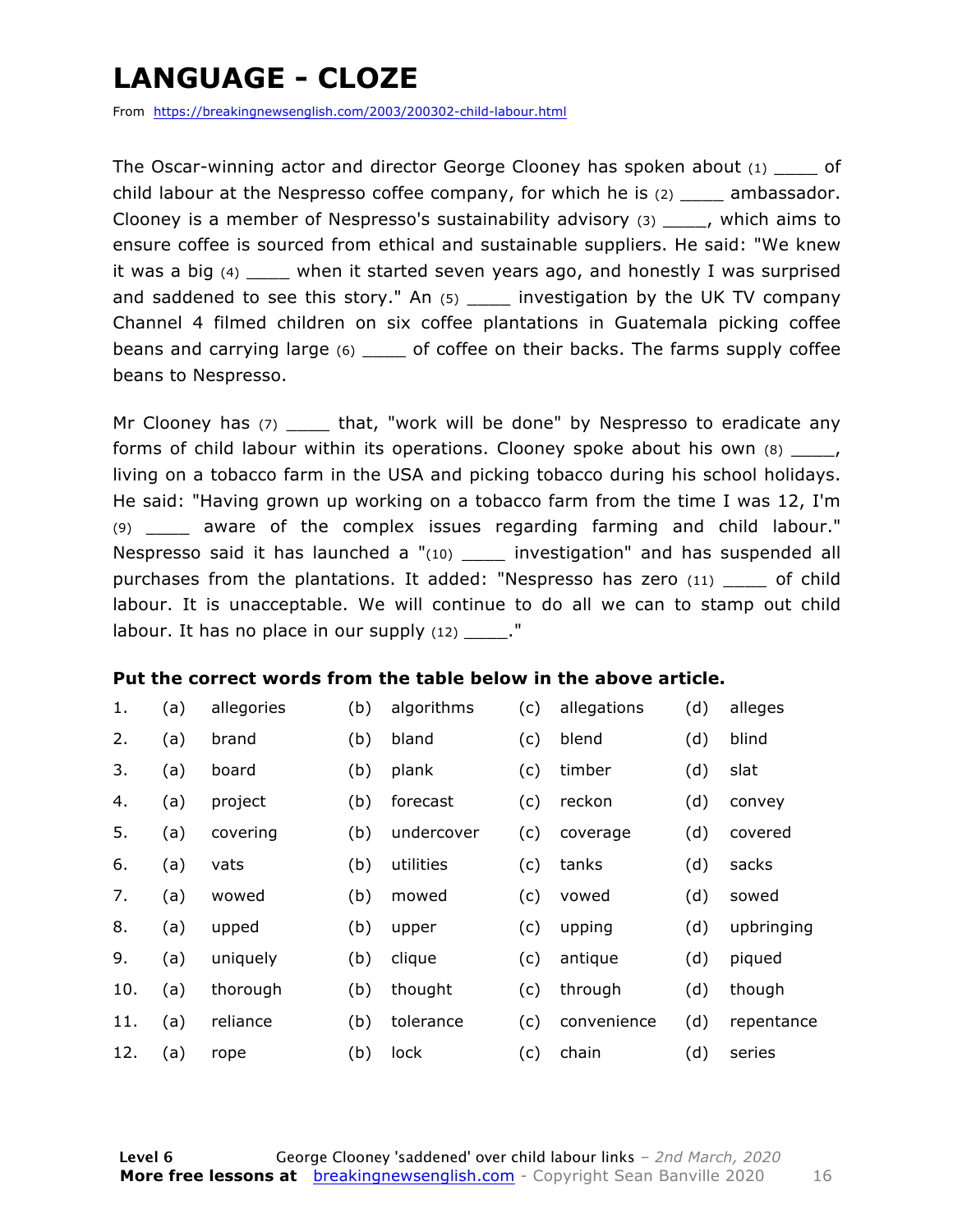### **SPELLING**

From https://breakingnewsenglish.com/2003/200302-child-labour.html

#### **Paragraph 1**

- 1. leoglaitsan of child labour
- 2. he is brand ambsoadrsa
- 3. vdrsiyao board
- 4. ethical and lisabsenuta suppliers
- 5. An undercover ivtnsgneoiita
- 6. coffee tlntaonpasi

#### **Paragraph 2**

- 7. eetcaadir any forms of child labour
- 8. spoke about his own nrnibgpigu
- 9. I'm lnueuyqi aware
- 10. the cmpeoxl issues
- 11. sdependsu all purchases
- 12. zero erteoanlc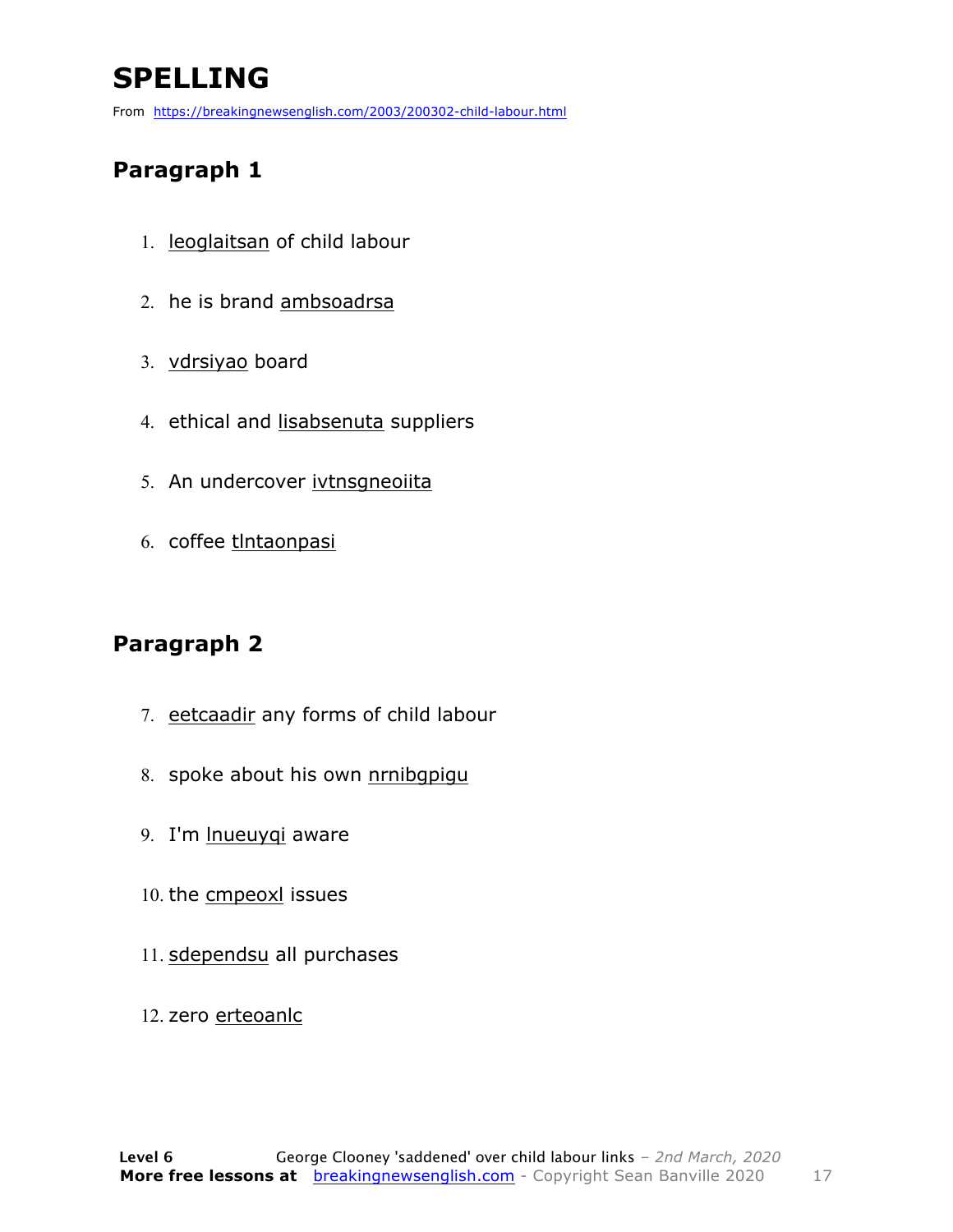### **PUT THE TEXT BACK TOGETHER**

From https://breakingnewsenglish.com/2003/200302-child-labour.html

#### **Number these lines in the correct order.**

- ( ) can to stamp out child labour. It has no place in our supply chain."
- ( ) sustainable suppliers. He said: "We knew it was a big project when it started seven years ago, and honestly
- ( ) operations. Clooney spoke about his own upbringing, living on a tobacco farm in the USA and picking
- ( ) by the UK TV company Channel 4 filmed children on six coffee plantations in Guatemala picking coffee beans and carrying
- ( ) tobacco during his school holidays. He said: "Having grown up working on a tobacco farm from the time
- ( ) "Nespresso has zero tolerance of child labour. It is unacceptable. We will continue to do all we
- ( ) Mr Clooney has vowed that, "work will be done" by Nespresso to eradicate any forms of child labour within its
- ( ) I was surprised and saddened to see this story." An undercover investigation
- ( ) a "thorough investigation" and has suspended all purchases from the plantations. It added:
- ( ) I was 12, I'm uniquely aware of the complex issues regarding farming and child labour." Nespresso said it has launched
- ( ) of child labour at the Nespresso coffee company, for which he is brand ambassador. Clooney is a member
- ( *1* ) The Oscar-winning actor and director George Clooney has spoken about allegations
- ( ) of Nespresso's sustainability advisory board, which aims to ensure coffee is sourced from ethical and
- () large sacks of coffee on their backs. The farms supply coffee beans to Nespresso.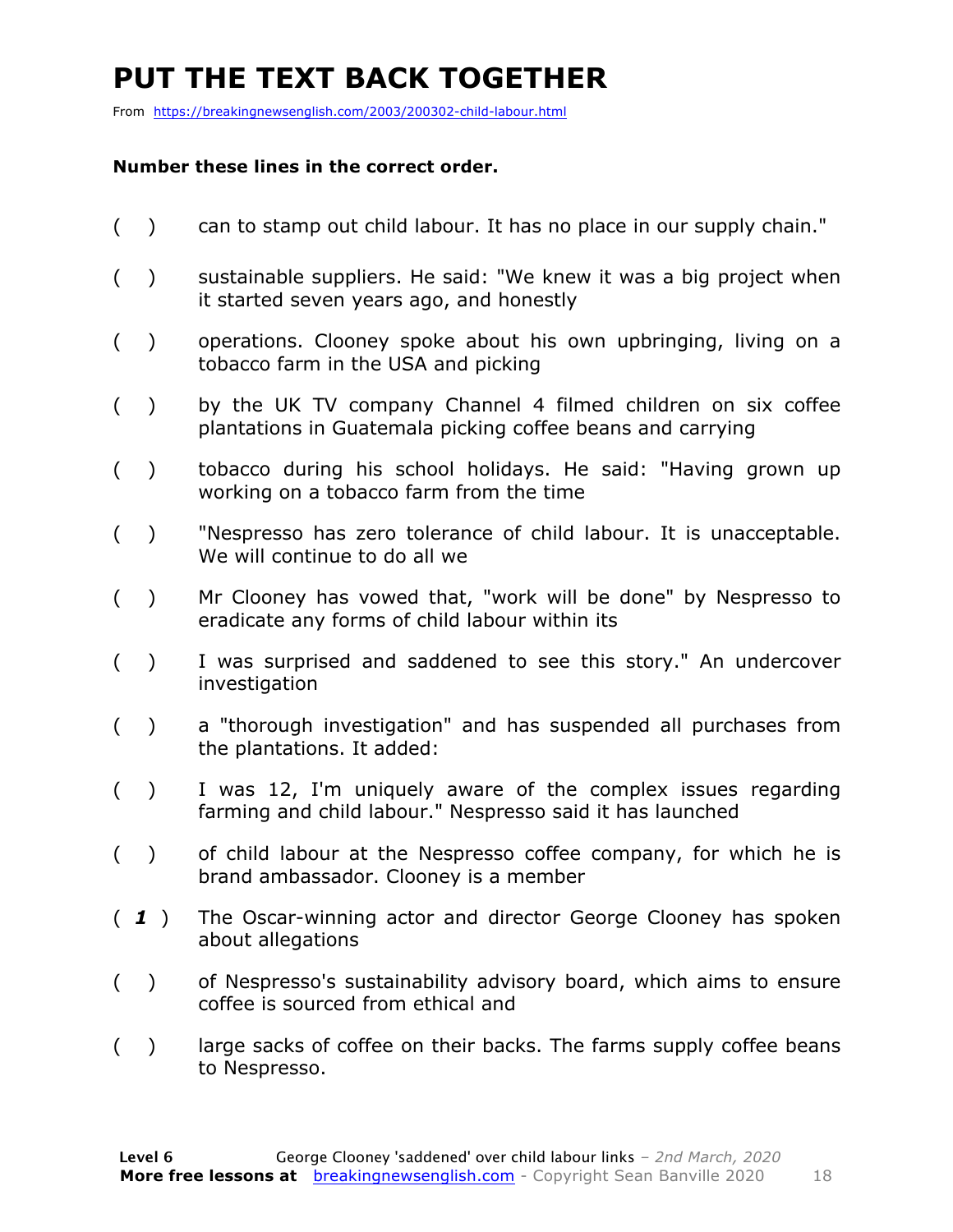#### **PUT THE WORDS IN THE RIGHT ORDER**

From https://breakingnewsenglish.com/2003/200302-child-labour.html

1. labour . has of about child Clooney spoken allegations

2. a board . He's sustainability Nespresso's advisory member of

3. sourced Coffee is ethical suppliers . from sustainable and

4. was It started . big a it project when

5. backs . sacks Carrying coffee of large their on

6. of within labour child forms its operations . Eradicate

7. am uniquely complex issues . I aware of the

8. it investigation . launched thorough a said Nespresso has

9. we do continue will We can . all to

10. no place our in has chain . supply It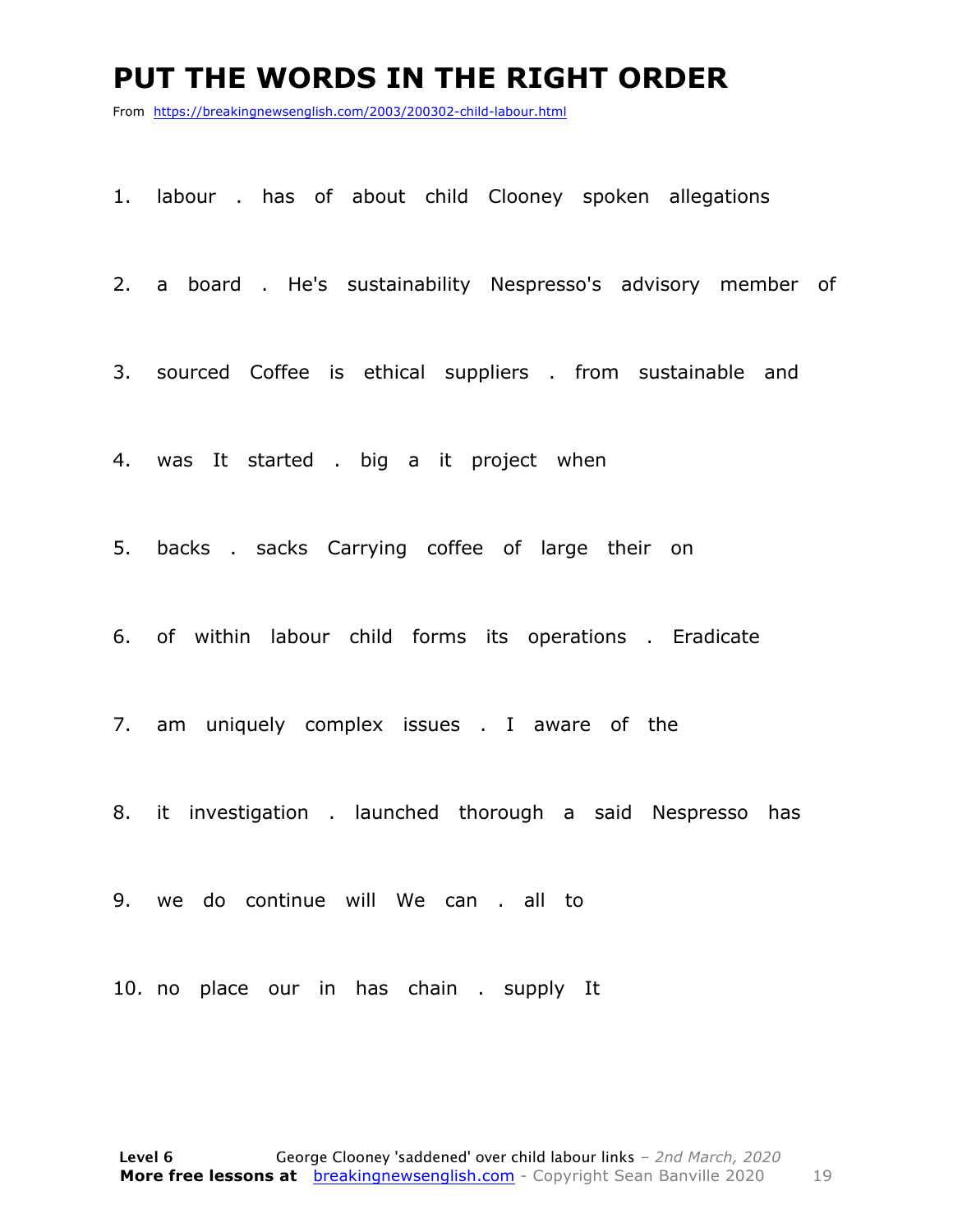### **CIRCLE THE CORRECT WORD (20 PAIRS)**

From https://breakingnewsenglish.com/2003/200302-child-labour.html

The Oscar-winning actor and director George Clooney has spoken about *allegations / allegation* of child labour at the Nespresso coffee company, for which he is *bland / brand* ambassador. Clooney is a member of Nespresso's sustainability advisory *bored / board*, which aims to ensure coffee is *sourced / sauces* from ethical and sustainable *supplying / suppliers*. He said: "We knew it was a big project when it started seven years ago, and *honest / honestly* I was surprised and saddened to see this story." An *undercover / uncover* investigation by the UK TV company Channel 4 filmed children on six coffee *planting / plantations* in Guatemala picking coffee beans and carrying large *socks / sacks* of coffee on their backs. The farms *supply / demand* coffee beans to Nespresso.

Mr Clooney has *vowed / wowed* that, "work will be done" by Nespresso to *eradicate / educate* any forms of child labour *within / wither* its operations. Clooney spoke about his own *downgrading / upbringing*, living on a tobacco farm in the USA and picking tobacco during his school holidays. He said: "*Having / Had* grown up working on a tobacco farm from the time I was 12, I'm *uniquely / unique* aware of the complex issues regarding farming and child labour." Nespresso said it has *launch / launched* a "thorough investigation" and has *suspended / suspense* all purchases from the plantations. It added: "Nespresso has zero *tolerate / tolerance* of child labour. It is unacceptable. We will continue to do all we can to stamp out child labour. It has *no / not* place in our supply chain."

#### **Talk about the connection between each pair of words in italics, and why the correct word is correct.**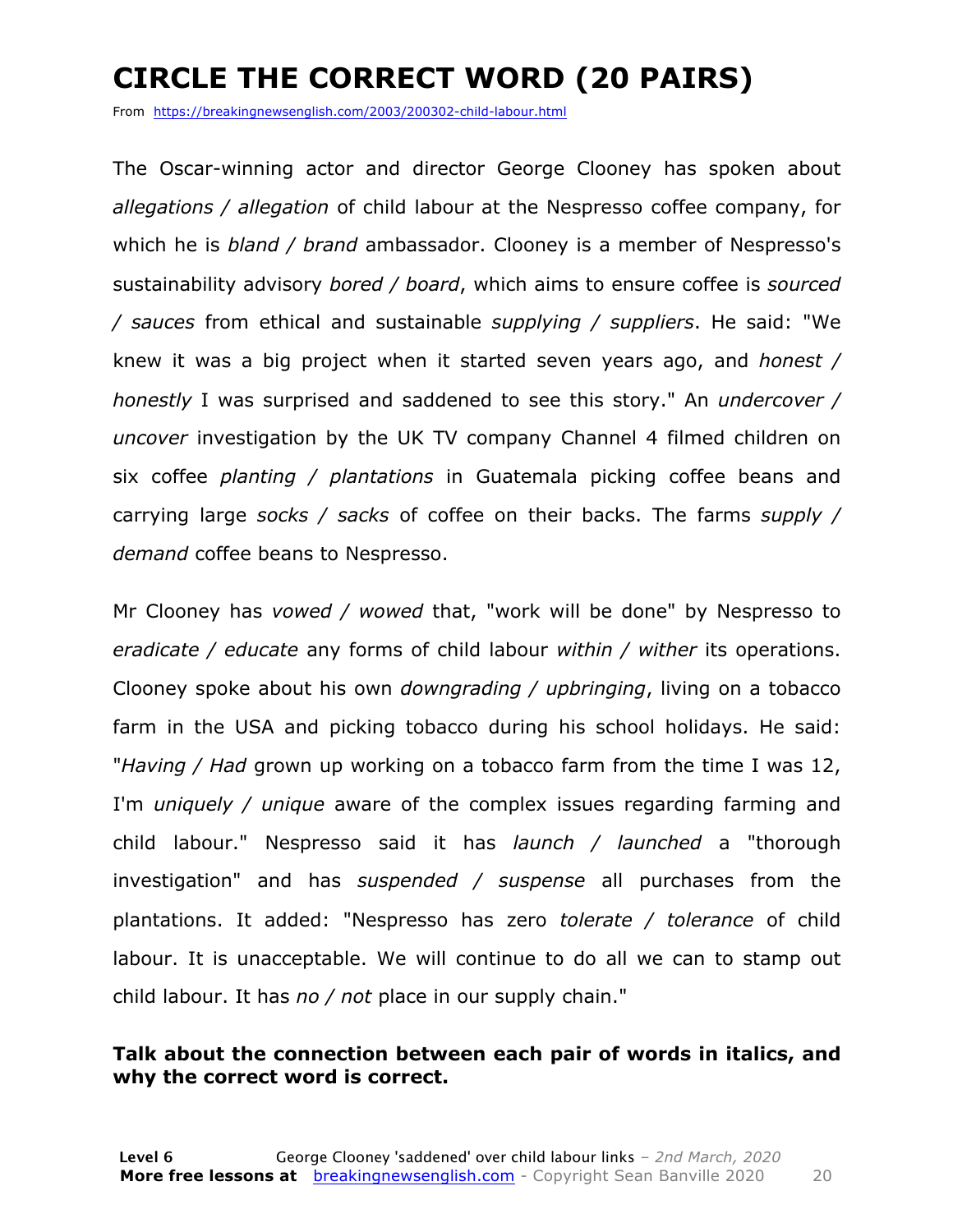### **INSERT THE VOWELS (a, e, i, o, u)**

From https://breakingnewsenglish.com/2003/200302-child-labour.html

T h\_ O s c\_r - w\_n n\_n g \_c t\_r \_n d d\_r\_c t\_r G\_ **\_** r g\_ C l\_ **\_** n\_y h\_s s p\_k\_n \_b\_ **\_** t \_l l\_g\_t\_ **\_** n s \_f c h\_l d l\_b\_ **\_** r \_t t h\_ N\_s p r\_s s\_ c\_f f\_ **\_** c\_m p\_n y , f\_r w h\_c h h\_ \_s b r\_n d \_m b\_s s\_d\_r . C l\_\_ n\_y \_s \_ m\_m b\_r \_f N\_s p r\_s s\_' s s\_s t\_ **\_** n\_b\_l\_t y \_d v\_s\_r y b \_ **\_** r d , w h\_c h \_ **\_** m s t\_ \_n s\_r\_ c\_f f\_ **\_** \_s s\_ **\_** r c\_d f r\_m \_t h\_c\_l \_n d s\_s t\_ **\_** n\_b l\_ s\_p p l\_ **\_** r s . H\_ s\_ **\_** d : " W\_ k n\_w \_t w\_s \_ b\_g p r\_j\_c t w h\_n \_t s t\_r t\_d s\_v\_n y\_ **\_** r s \_g\_, \_n d h\_n\_s t l y I w\_s s\_r p r\_s\_d \_n d s\_d d\_n\_d t\_ s\_ **\_** t h\_s s t\_r y . " A n \_n d\_r c\_v\_r \_n v\_s t\_g\_t\_ **\_** n b y t h\_ U K T V c\_m p\_n y C h\_n n\_l 4 f\_l m\_ d c h\_l d r\_n \_n s\_x c\_f f\_ **\_** p l\_n t\_t\_ **\_** n s \_n G\_ **\_** t\_m\_l\_ p\_c k\_n g c\_f f\_ **\_** b \_ **\_** n s \_n d c\_r r y\_n g l\_r g\_ s\_c k s \_f c\_f f \_ **\_** \_n t h\_ **\_** r b\_c k s . T h\_ f\_r m s s\_p p l y c\_f f \_ **\_** b \_ **\_** n s t\_ N\_s p r\_s s\_.

M r C l\_\_ n\_y h\_s v\_w\_d t h\_t , " w\_r k w\_l l b\_  $d_n$ " by  $N_s$  p r s s t \_ \_ r \_ d \_ c \_ t \_ n y f \_ r m s \_ f c h\_l d l\_b\_ **\_** r w\_t h\_n \_t s \_p\_r\_t\_ **\_** n s . C l\_ **\_** n\_y s p\_k\_ \_b\_ **\_** t h\_s \_w n \_p b r\_n g\_n g , l\_v\_n g \_n \_  $t_b_c c_c$  frm  $n$  th USA  $nd$  p\_ck\_ng t\_b\_c c\_ d\_r\_n g h\_s s c h\_ **\_** l h\_l\_d\_y s . H\_ s\_ **\_** d : " H\_v\_n g g r\_w n \_p w\_r k\_n g \_n \_ t\_b\_c c\_ f\_r m f r\_m t h\_ t\_m\_ I w\_s 1 2 , I ' m \_n\_q\_ **\_** l y \_w\_r\_ \_f t h\_ c\_m p l\_x \_s s\_ **\_** s r\_g\_r d\_n g f\_r m\_n g \_n d c h\_l d l\_b\_ **\_** r . " N\_s p r\_s s\_ s\_ **\_** d \_t h\_s l\_ **\_** n c h\_d \_ " t h\_r\_ **\_** g h \_n v\_s t\_g\_t\_ **\_** n " \_n d h\_s s\_s p\_n d\_d \_l l p\_r c h\_s\_s f r\_m t h\_ p l\_n t\_t\_ **\_** n s . I t \_d d\_d : " N\_s p r \_s s\_ h\_s z\_r\_ t\_l\_r\_n c\_ \_f c h\_l d l\_b\_ **\_** r . I t \_s \_n\_c c\_p t\_b l\_. W\_ w\_l l c\_n t\_n\_ **\_** t\_ d\_ \_l l w\_ c\_n t\_ s t\_m p \_ **\_** t c h\_l d l\_b\_ **\_** r . I t h\_s n\_ p l\_c\_ \_n \_ **\_** r s\_p p l y c h\_ **\_** n . "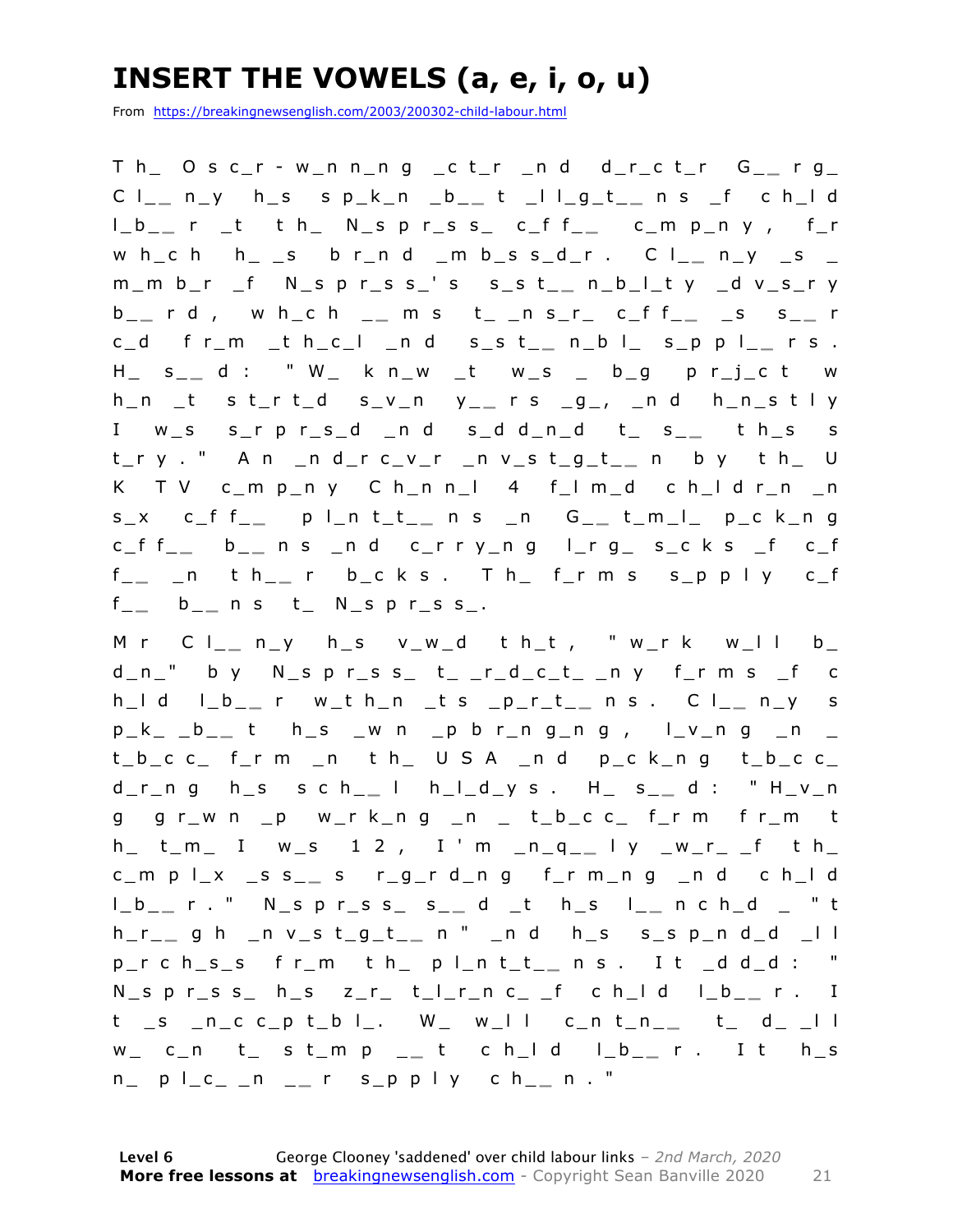#### **PUNCTUATE THE TEXT AND ADD CAPITALS**

From https://breakingnewsenglish.com/2003/200302-child-labour.html

the oscarwinning actor and director george clooney has spoken about allegations of child labour at the nespresso coffee company for which he is brand ambassador clooney is a member of nespressos sustainability advisory board which aims to ensure coffee is sourced from ethical and sustainable suppliers he said we knew it was a big project when it started seven years ago and honestly i was surprised and saddened to see this story an undercover investigation by the uk tv company channel 4 filmed children on six coffee plantations in guatemala picking coffee beans and carrying large sacks of coffee on their backs the farms supply coffee beans to nespresso

mr clooney has vowed that work will be done by nespresso to eradicate any forms of child labour within its operations clooney spoke about his own upbringing living on a tobacco farm in the usa and picking tobacco during his school holidays he said having grown up working on a tobacco farm from the time i was 12 im uniquely aware of the complex issues regarding farming and child labour nespresso said it has launched a thorough investigation and has suspended all purchases from the plantations it added nespresso has zero tolerance of child labour it is unacceptable we will continue to do all we can to stamp out child labour it has no place in our supply chain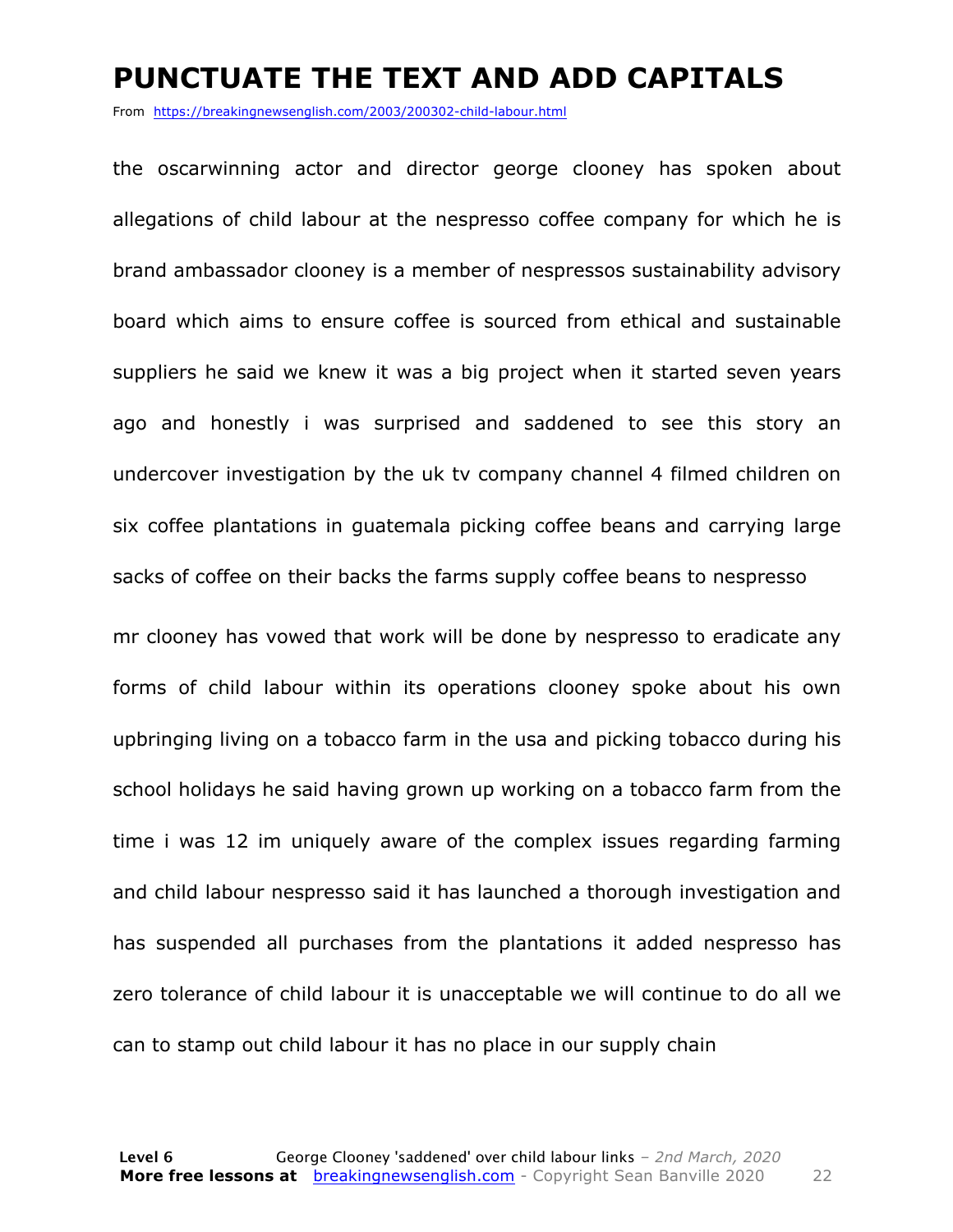### **PUT A SLASH ( / ) WHERE THE SPACES ARE**

From https://breakingnewsenglish.com/2003/200302-child-labour.html

TheOscar-winningactoranddirectorGeorgeClooneyhasspokenabou tallegationsofchildlabourattheNespressocoffeecompany,forwhichh eisbrandambassador.ClooneyisamemberofNespresso'ssustainabilit yadvisoryboard,whichaimstoensurecoffeeissourcedfromethicaland sustainablesuppliers.Hesaid:"Weknewitwasabigprojectwhenitstart edsevenyearsago,andhonestlyIwassurprisedandsaddenedtoseethis story."AnundercoverinvestigationbytheUKTVcompanyChannel4fil medchildrenonsixcoffeeplantationsinGuatemalapickingcoffeebeans andcarryinglargesacksofcoffeeontheirbacks.Thefarmssupplycoffee beanstoNespresso.MrClooneyhasvowedthat,"workwillbedone"byNe spressotoeradicateanyformsofchildlabourwithinitsoperations.Cloon eyspokeabouthisownupbringing,livingonatobaccofarmintheUSAand pickingtobaccoduringhisschoolholidays.Hesaid:"Havinggrownupwo rkingonatobaccofarmfromthetimeIwas12,I'muniquelyawareofthec omplexissuesregardingfarmingandchildlabour."Nespressosaidithas launcheda"thoroughinvestigation"andhassuspendedallpurchasesfr omtheplantations.Itadded:"Nespressohaszerotoleranceofchildlabo ur.Itisunacceptable.Wewillcontinuetodoallwecantostampoutchildla bour.Ithasnoplaceinoursupplychain."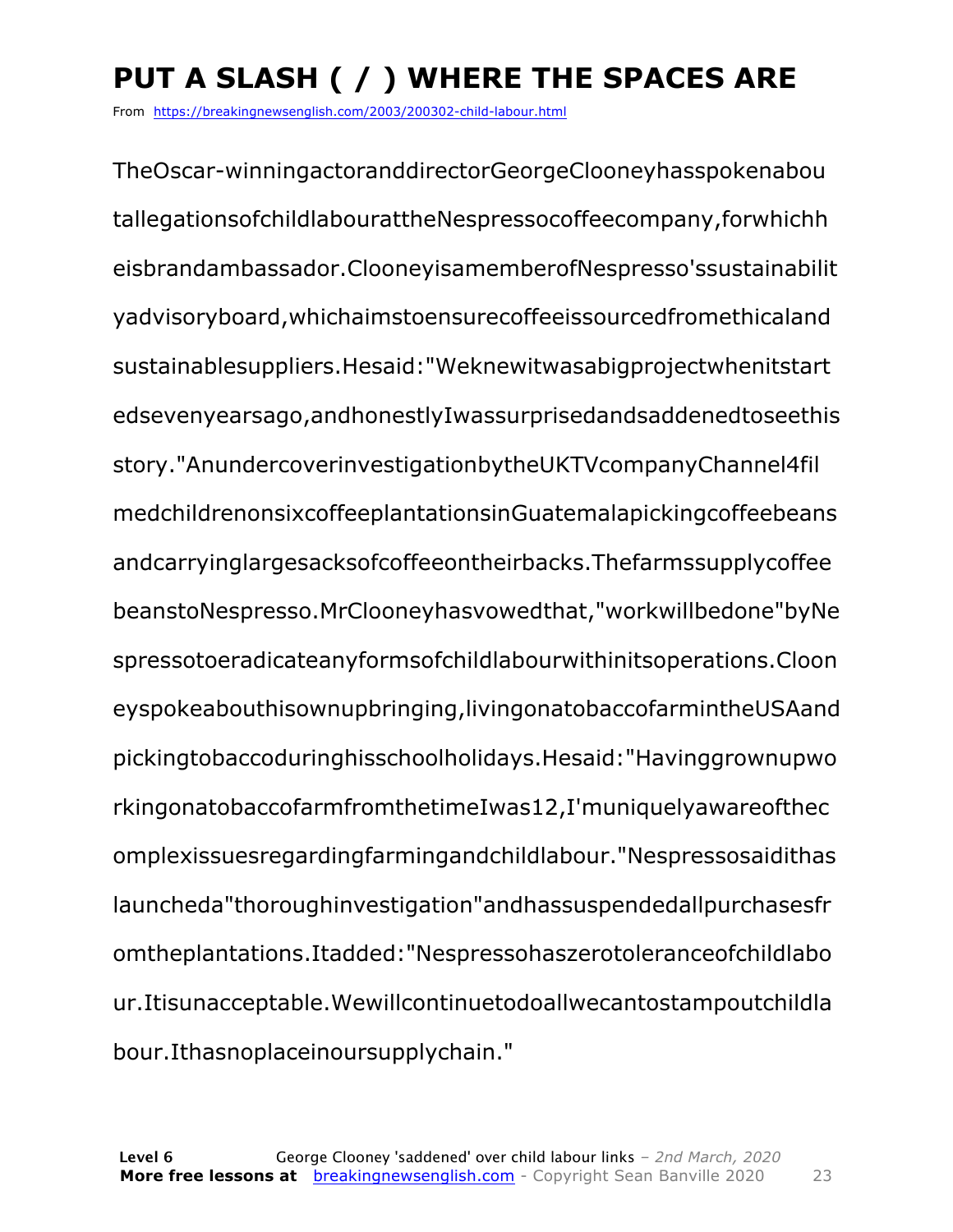### **FREE WRITING**

From https://breakingnewsenglish.com/2003/200302-child-labour.html

Write about child labour for 10 minutes. Comment on your partner's paper.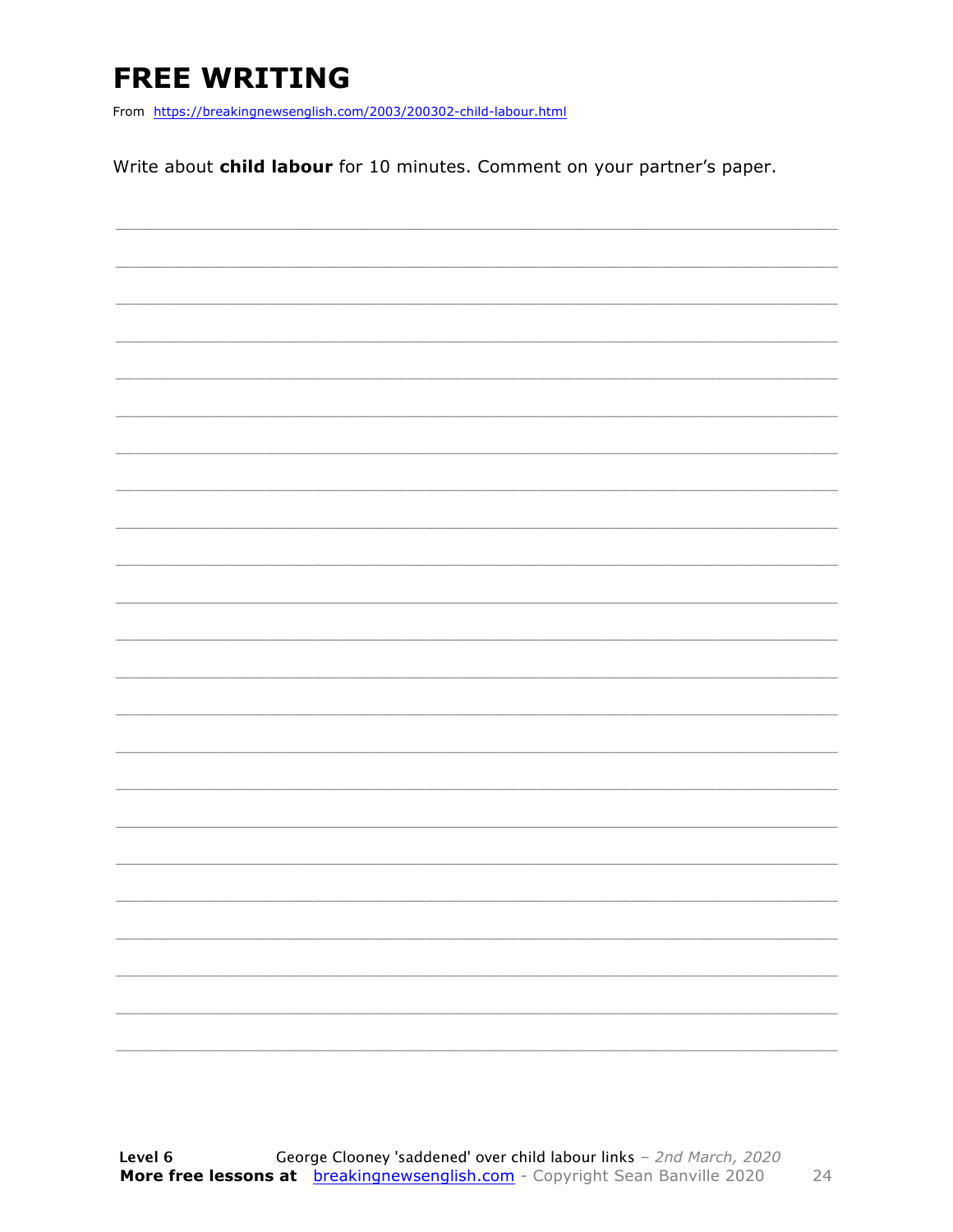### **ACADEMIC WRITING**

From https://breakingnewsenglish.com/2003/200302-child-labour.html

An international boycott should be imposed on companies using child labour. Discuss.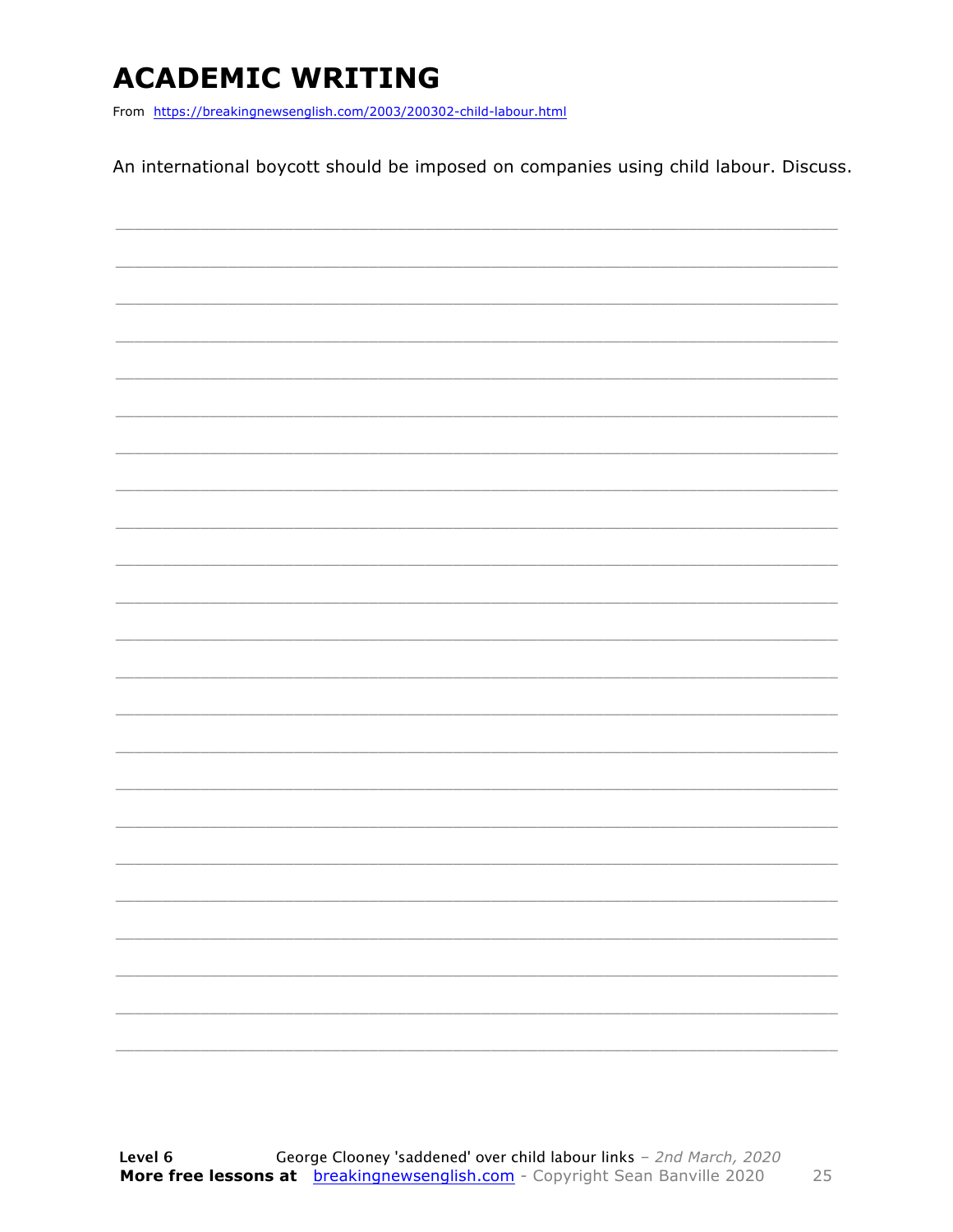### **HOMEWORK**

**1. VOCABULARY EXTENSION:** Choose several of the words from the text. Use a dictionary or Google's search field (or another search engine) to build up more associations / collocations of each word.

**2. INTERNET:** Search the Internet and find out more about this news story. Share what you discover with your partner(s) in the next lesson.

**3. CHILD LABOUR:** Make a poster about child labour. Show your work to your classmates in the next lesson. Did you all have similar things?

**4. BOYCOTT:** Write a magazine article about international boycotts for any company found to be abusing children or anyone else. Include imaginary interviews with people who are for and against this.

Read what you wrote to your classmates in the next lesson. Write down any new words and expressions you hear from your partner(s).

**5. WHAT HAPPENED NEXT?** Write a newspaper article about the next stage in this news story. Read what you wrote to your classmates in the next lesson. Give each other feedback on your articles.

**6. LETTER:** Write a letter to an expert on child labour. Ask him/her three questions about it. Give him/her three of your ideas on what we should do about companies engaged in child labour. Read your letter to your partner(s) in your next lesson. Your partner(s) will answer your questions.